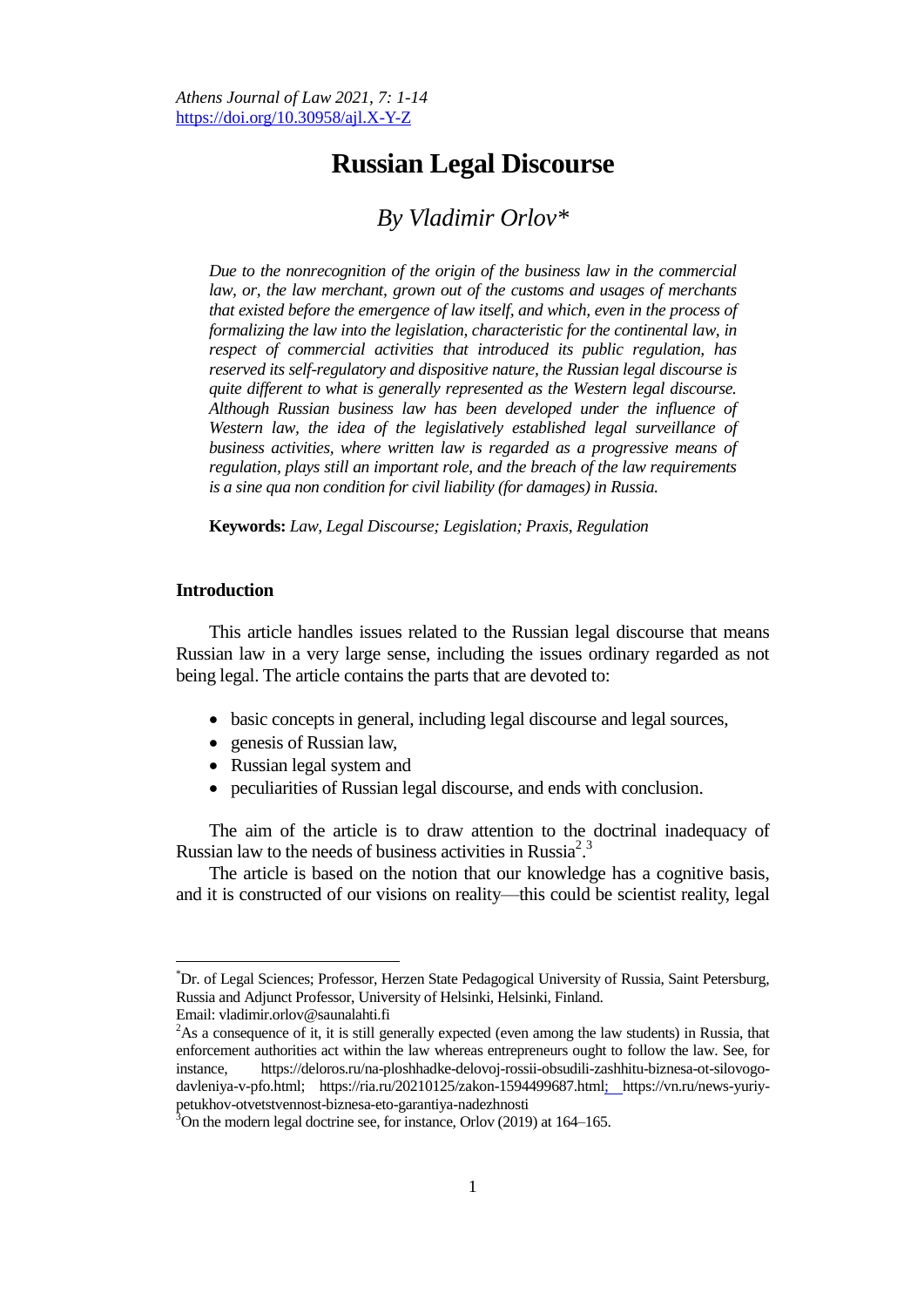reality, metaphysical reality, pragmatic reality, etc.<sup>4</sup> In any case the article represents the realistic approach: as reality, the law exsts, though the difficulties of its definition, for instance, in the legislative and jurisprudential  $\arcsin^5$  wherefore phenomenological reality demension is characteristic of law.

Furthermore, according to the nonlinear scientific notions, the world, in particular, the social world consists of mass phenomena, the items of which are self-determining, wherefore exact knowledge on them is impossible<sup>6</sup>. Thus, social (and also legal) phenomena may not in principle be definitely determined, since they always contain an element of unpredictability.<sup>7</sup>

Important is also that legal phenomena are subject of the behavioural sciences, where the intentionality is a decisive factor in defining the content of the issue in question, wherefore we may not deal with the exact knowledge on them but only present our interpretation of the issue.<sup>8</sup>

The development of Russian business law in this article is followed in relation to the influence of Roman law<sup>9</sup> on it. In this context, the whole body of Roman law and its development could be divided into two stages: the formation of classical Roman law and Justinian and post-Justinian period.

With respect to business regulation, the formation of classical Roman law could be schematically presented as having started in Hellenistic East, where customs established in the Mediterranean Sea trade as being a sort of common *lex mercatoria maritima* formed Rhodian maritime law code (*Lex Rhodia*) <sup>10</sup> that survived until the Roman Empire and was adopted to the Roman law as corresponding the demands of the economically developing society. The Roman law that obtained theoretical and value ground in the Antique Greece became positivistically shaped in classical period law, and in the Justinian period it became codified as *Corpus Juris Civilis*, containing civil law and canon law norms. Noteworthy is that the interpretation of the *Corpus* was ordered by Justinian to be based on its texts without any references to the original sources, meaning the opinions of classical roman law scholars<sup>11</sup>; that was the way the exegetical (or literal) principle of interpretation<sup>12</sup> became applicable in Roman law.

The second part of the history of Roman Law that continued the Justinian

<sup>10</sup>probably issued in about 900-800 BC.

 $\ddot{\phantom{a}}$ 

<sup>4</sup>To some extent real knowledge (including understanding) could be constructed of positivist knowledge, taking into account the teleological (intentional) aspect of human activity and placed in its cultural values background von Wright (1971) and Egidi (2009).

<sup>&</sup>lt;sup>5</sup> and its purport is first of all to prevent and solve social collisions.

<sup>&</sup>lt;sup>6</sup>Even in the exact sciences it is impossible to reach definitely exact knowledge.

<sup>&</sup>lt;sup>7</sup>See, for instance, Orlov (2019) at  $164-165$ .

 ${}^{8}$ It is obvious that such revolutionary notions threaten the established Post soviet scientific order.

 $9$ The term "Roman law" firstly refers to the legal system of ancient Rome from the time of the city founding in 753 BC until the fall of the Western Roman Empire in the 5th century CE. Later it was used in the Byzantine Empire (Eastern Roman Empire) until 1453. "Roman law" is also used to denote the legal systems implemented in the Western Europe until as late as the 18th century known as *ius commune*. See, for instance, Lucio (2021),

 $11$ Pokrovsky (1913), Chapter V.

 $12$ According to the Exegetical teachings law and statute are identical, and the other sources of law — custom, scholarship, case law, natural law — had only secondary importance. See, for instance, van Caenegem (1992) at 191.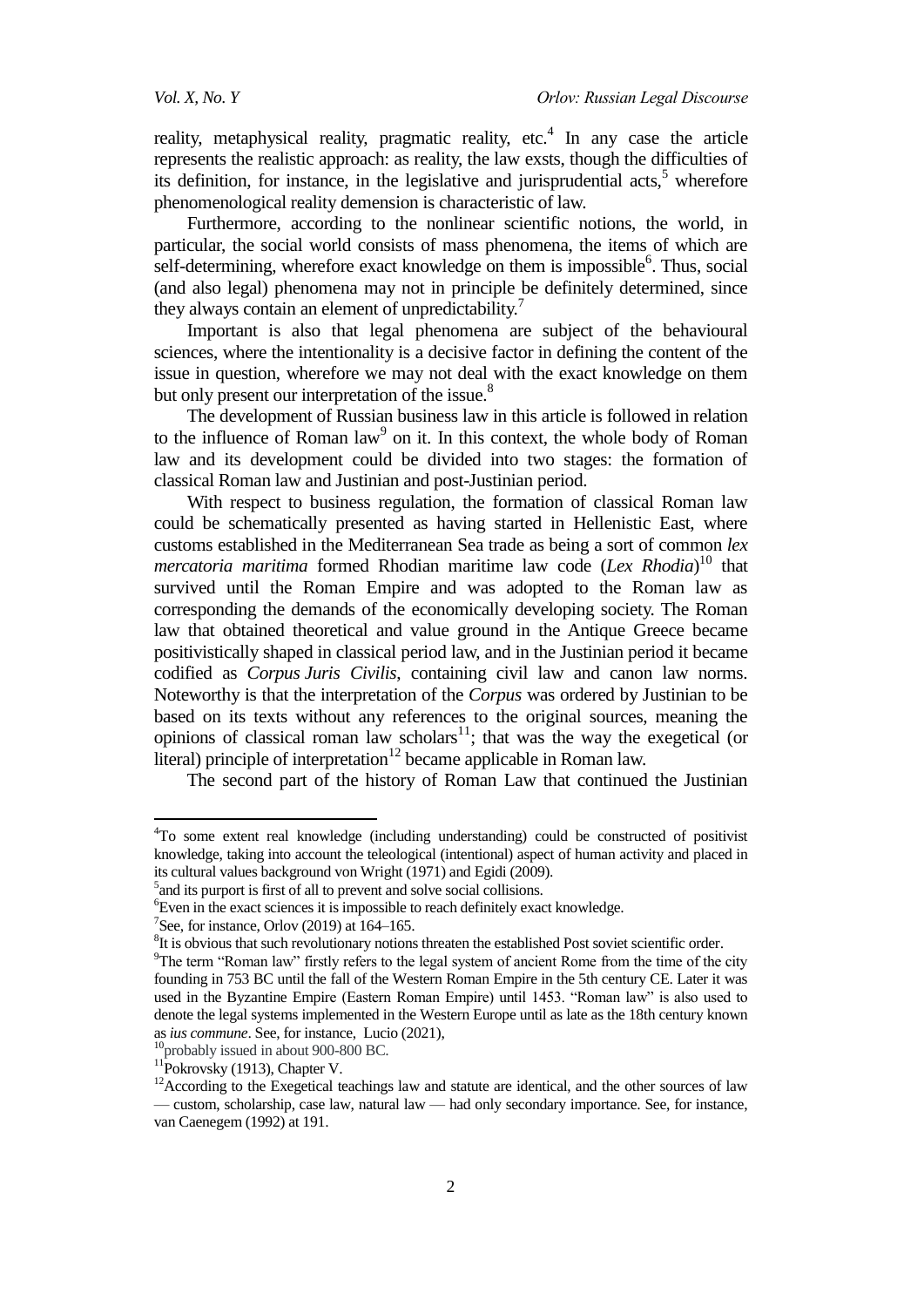code is represented by its eastern and western branches, and they were essentially different. The western tradition of Roman  $law<sup>13</sup>$  became later realised in the continental law, where civil law became crowned by the codified legislation with its sophisticated theoretical basis corresponding the needs of economic and societal development<sup>14</sup>. In turn the eastern branch of Roman law<sup>15</sup>, after continuing successfully the Justinian heritage for centuries, lost as such its novelty and universality later<sup>16</sup>.

### **Basic Concepts in General**

 $\overline{a}$ 

Legal discourse stands in this article for issues related to the law. Freedom of business activities, including free contracting, is the basic principle of the western legal discourse, that had been inherited from the trade customs. These customs were the embryos of the *lex mercatoria* that forms the basis of commercial law*.*  Even in the process of formalizing the law into the legislation, which is characteristic for the continental law, the law regulating business (commercial) activities, although it introduced the public regulation of these activities, has reserved its self-regulatory and dispositive nature, as well as effectiveness, particularly due to the positive attitude to business customs.

The core of legal discourse is represented by laws or legislative norms in continental law and binding decisions on previous cases at common law. They both serve as constructive elements of the national legal systems that usually include also customs legal doctrine. They all constitute the legal sources, the concept and doctrine of which became necessary due to the systematisation of the modernised western law that took form of codifications in continental law countries started in the beginning of the  $19<sup>th</sup>$  century and had replaced the traditional particularity of legal regulation.

It was the developing market economy and political democratisation, that presupposed clearly functioning legal orders where predictability and equality were important values, which made a normative theory of how different sources of law should relate to one another necessary. Consequently, the continental legal formalism based on the new concept of sources of law made written norms the most important source of law and (national) legal codifications necessary. Similar predictability of legal regulation is secured by the theory of stare decisis at

<sup>&</sup>lt;sup>13</sup>Significant step in the history of Roman law was the recovery of the Corpus Juris Civilis and, in particular, its Digest or Pandect of Civil Law that contained the extracts from the authoritative writings of the leading Roman lawyers in  $11<sup>th</sup>$  century in Italy. It initiated academic studies and teaching of Roman law in Western Europe.

<sup>&</sup>lt;sup>14</sup>The limits of its theorization the Roman law achieved in the German conceptual jurisprudence that represents a conceptually closed system of civil law.

<sup>&</sup>lt;sup>15</sup>Where the *Corpus Juris Civilis* was revised into Greek, when that became the predominant language of the Eastern Roman Empire.

<sup>&</sup>lt;sup>16</sup>Compared to Byzantine, the shaping of the modern western state occurred in different situation that favoured intensive state and societal construction where new social relations and institutes emerged together with the new law. Hvostova (1998) at 2.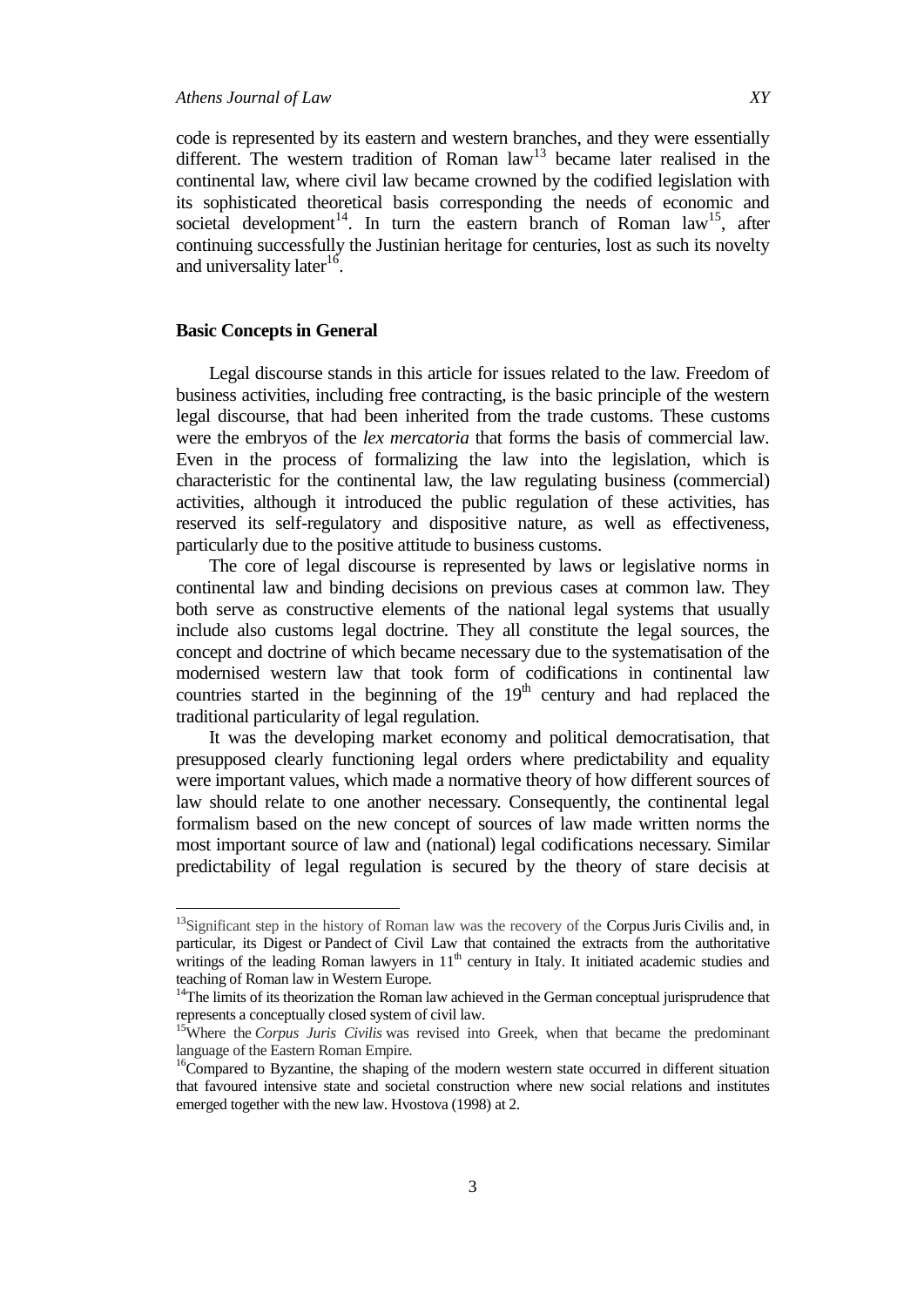common law.<sup>17</sup>

The systematisation of Western law was supported by theorisation of law mainly represented by competing positivist and natural law theories. The concept of legal source has been particularly necessary for the theorisation of positive law in order to avoid further appeal to the doctrinal scholastic or metaphysics, explaining the origin of law in the nature or the existential thinking.

In the modern doctrine continental laws and common law precedents as legal sources are equated, but at the same the issues related to legislation and the issues related to judicial decisions are differentiated into issues of legisprudence and jurisprudence. It is also regarded important, for instance, in the Finnish legal doctrine that the legal science as well as the history, sociology and philosophy of law are distinguished in the legal discourse in particular from the jurisprudence because of the different scientific nature of this— the legal discourse deals with the competences oriented to the judicial activities. In turn, the legal science is nowadays aimed mainly at securing the legal system and its coherence.

Legal sources comprehend normativistically only those legally enlisted, whereas in the descriptive aspect, they mean any factor that has influenced the legal decision, including those that are recognizable only as belonging to the legal discourse in the other legal system. Normativistically, the main legal source is in the continental law the (written) law or statute, whereas at the common law it is the precedent. As the descriptively existing legal sources, cultural factors and real  $arguments$ <sup>18</sup> may be mentioned.

### **Genesis of Russian Law**

Russian  $law<sup>19</sup>$  and, correspondingly, its legal discourse has specific features that are explained by the historical factors that are related, in particular, to the genesis of Russian law. The historical background of Russian law was formed by old customs, reflecting the agrarian roots of the Russian culture, Byzantine canon  $law<sup>20</sup>$  heritage, and influences of' western law. In particular, the influences of' western law, related to the urban development of the country, have been generally respected as an ideal to be striven for, and for stating the successful achievements of them, also rhetoric means are often used $^{21}$ .

<sup>17</sup>*See* Pihlajamäki (2020) at 1145.

<sup>&</sup>lt;sup>18</sup>Real arguments mean, for instance, the arguments that are used or may be used in the pragmatic endeavour of attempting to establish good reasons for beliefs and actions

 $19$ Russian law, particularly civil law, where the primary legal source is written law or statutory law, shares the continental law tradition. Continental law is characterised as a normative legal system concerning the a priori fixed social behavioural rules that are applicable to concrete cases of social collision through the dogmatic, originally exegetic, interpretation. See, for instance, Orlov (2019) at 118.

<sup>&</sup>lt;sup>20</sup>Canon Law generally stands for regulation of the issues related to the religion. Specific for the Byzantine canon law was that it was the result of a process of convergence of sources of both ecclesiastical and civil origins.

<sup>&</sup>lt;sup>21</sup>Usually, and particularly concerning Russia, it is that, in a hope for the wished future, nominations and metaphors are often used to substitute for reality, and, in default of real content, a nomination or a metaphor is supported by its ideological projections.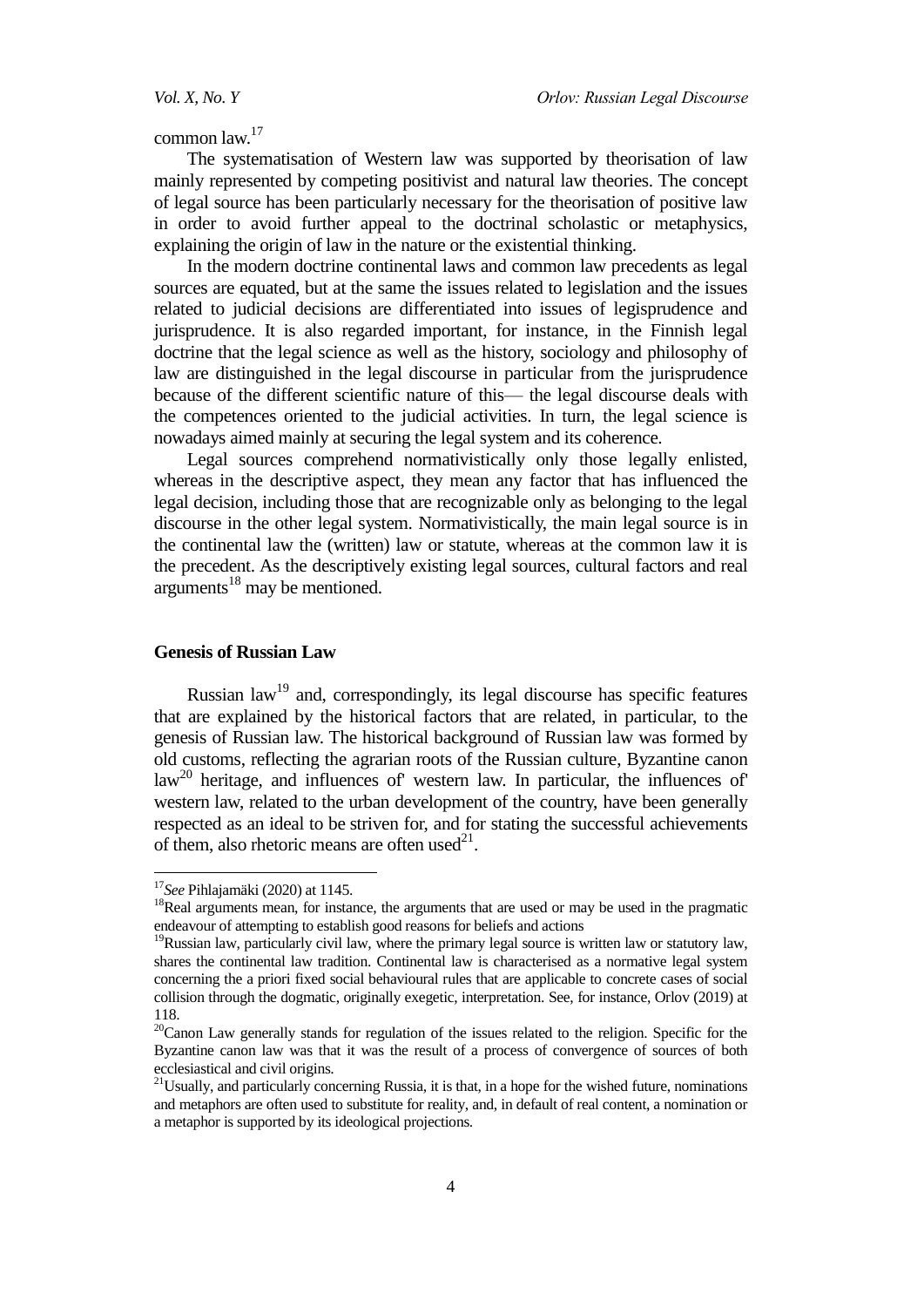$\overline{a}$ 

### *Joining Byzantine and Roman Law*

The adoption of Christianity by Grand Prince Vladimir of Kiev in 988 opened Russia to a wealth of canon law from Byzantium—the orthodox Christianity has become an essential part of the Russian cultural identity<sup>22</sup>. That time Byzantium was, after the ruling of Justinian, still at the peak of its historical development. The Byzantine Empire was one of the most powerful military and culturally developed states, and its administration system was highly authoritative, centralised and bureaucratic. Moreover, the Byzantine Empire was a theocracy, where church and state were combined into one all-powerful body<sup>23</sup> in accordance with the idea of a (Byzantine) symphony<sup>24</sup> of Church and State<sup>25, 26</sup> The joining of Russia to the Byzantine church<sup>27</sup> and law was not, however, legislatively fixed. The canonical and legal realities as well as the cultural and socio-political realities of Byzantium and Rus were significantly different, wherefore the use of the imperial laws and canons in the territories of newly enlightened barbarians<sup>28</sup> did not seem possible. Consequently, Byzantine canonical rules could be applied in Rus only in so far as they were recognised by church and princes of a certain church and political centre.<sup>29</sup>

The joining of Russia the Byzantine culture and in particular church occurred in church Slavonic language by using Cyrillic letters<sup>30</sup> after the Bible was translated into a Slav language. This means the creation of not only a script for the Slavs, but

<sup>&</sup>lt;sup>22</sup>After the Mongols *destroyed Kiev* in 1240, the only source of identity that remained was the religious and cultural alliance with Constantinople. See, for instance, https://www.learnrussianineu. com/religion-russia-history-russian-orthodox-church

<sup>&</sup>lt;sup>23</sup>The emperor was believed to be both the head of the government and the living representative of Jesus Christ. See https://studyres.com/doc/12152392/the-byzantine-empire

<sup>&</sup>lt;sup>24</sup>The nomination of different kinds of social relations with the names belonging to the domain of theology and political orthodoxy was usual in Byzantine civilisation. See, for instance, Hvostova (1998) at 21 and 35.

<sup>&</sup>lt;sup>25</sup>Symphony as a legal concept was formulated by Byzantine emperor Justinian, in his Novella 6 of 535 C.E., and it is readily utilised by the post-Soviet Russian Orthodox Church as the model of ideal church-state relations even at present *See Antonov (2020) at* 552–570.

<sup>&</sup>lt;sup>26</sup>Thus, the Byzantine state was a regime in which the sovereign was the head of the church and the state and that he exercised absolute authority and jurisdiction over the ecclesiastical realm. *See Pennington (2010) at* 183-185.

 $27$ The choice of religion was most likely determined by political reasons. First, the Slavs had longterm relations with the Byzantine Empire. Second, in the  $10<sup>th</sup>$  century the Byzantine Empire was one of the most powerful military and culturally developed states. The integration with it on the religious basis was extremely beneficial for the young state. Furthermore, promoting economic, cultural, religious closeness with the Byzantine Empire and other orthodox states, Russian Church was against the Roman Catholic faith, assisting the isolation from the countries of Western Europe and cultural processes, which took place there. See, for instance, https://russia.rin.ru/guides\_e/6483.html <sup>28</sup>This is how Rus was regarded in the Empire of Romans. More details on Greek-Byzantine concept of barbarism and on the attitude of Byzantians to Rus. *See* Ivanov (2003) at 19-21, 169-172 and 209–223.

 $29$ See, for instance, Smith (1996) at 2.

<sup>&</sup>lt;sup>30</sup>In Russia, the Cyrillic script was reformed in the time of Peter the Great whose was to promote the approach of Russia to Europe. The last substantial changes to the Cyrillic script were made after the Great October Revolution. Since 1918 the Russian Cyrillic script has remained the same. See https://www.alanier.at/Orthodoxy.html.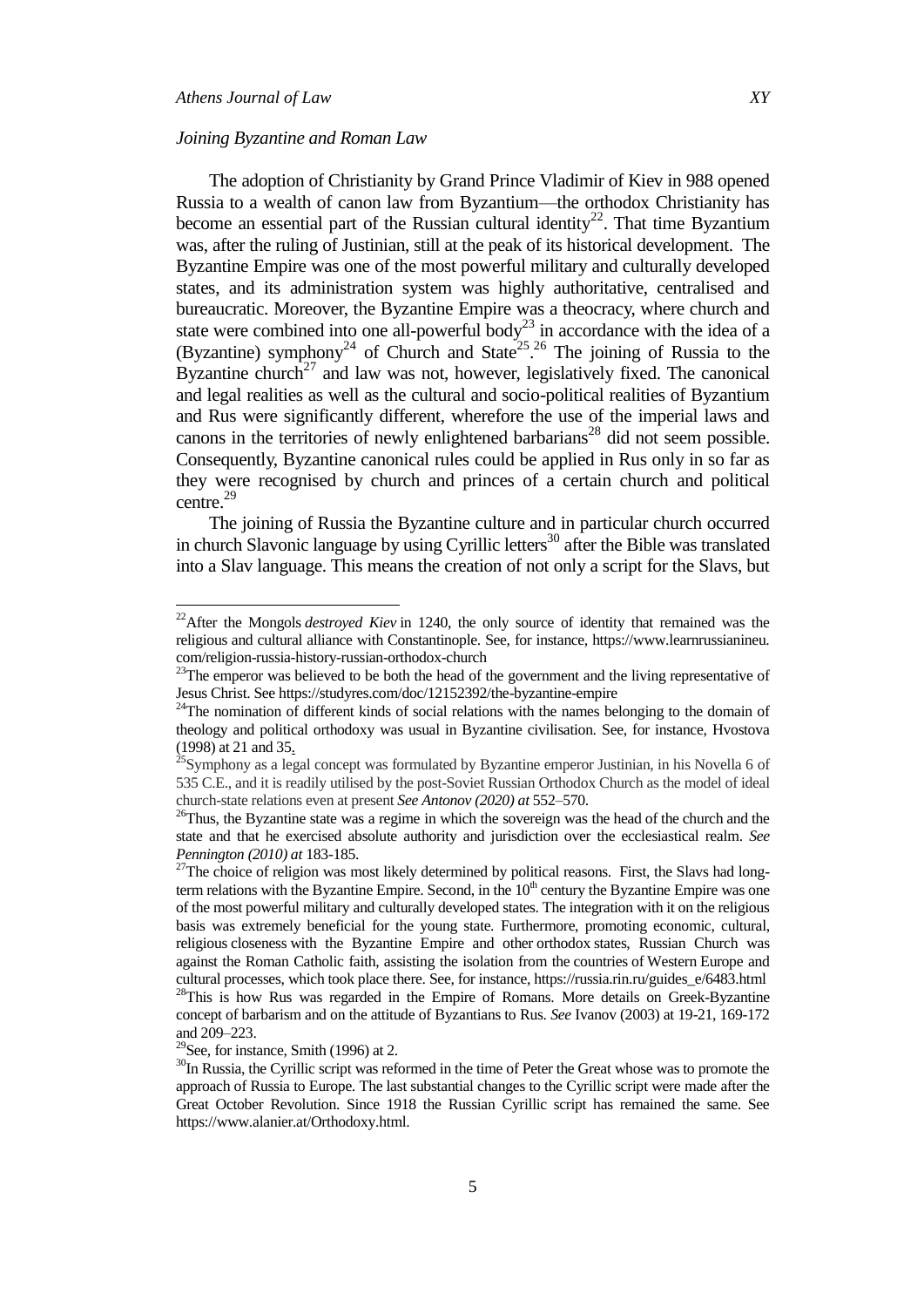also of a language that became the liturgical language of the whole Eastern church, the Old Church Slavonic.<sup>31</sup> As modified to the national languages, it continues to be the language of the orthodox Slav churches.<sup>32</sup> Contrary to the Latin, in particular, scientific Latin, that is the language of philosophical analysis, the Church Slavonic, that appeared during the 14th century and is still used in the Russian Orthodox church, is a sacred language to be used for liturgical worship and hymns<sup>33</sup>. Consequently, the law adopted in Eastern Europe was incapable of any practical synthesis between the written Roman law of Byzantium and local folk laws<sup>34</sup>. It is also significant that Orthodox Christianity was adopted in Russia at the time when the period of its dogmatic pursuits in Byzantine had ended. Therefore, the Russian religious consciousness has understood the Christian doctrine as being complete and not subject to analysis. Thus, openness to the problematisation of fundamental religious questions had not rooted in Russia. Non-critical attitude to the a priori knowledge has also been (and still is) characteristic for the Russian traditional societal, particularly social scientific, thought that has been oriented towards the exploration and elaboration of the (in the first instance universal) truth composing the system of linearly accumulated knowledge. $35$ 

For the first five centuries Russian Church was subordinate to Patriarch of Constantinople who appointed its head from among the Greeks. The situation changed in 1051 when the first non-Greek Metropolitan of Kievan Rus' was appointed by Grand Duke Yaroslav the Wise. Russian Church became independent de facto since December 15, 1448, when Moscow did not support the union of the Roman and Byzantine churches and appointed its own head of Russian Church. Then later at the end of the  $16<sup>th</sup>$  century, Russian Church was recognised independent de jure, and its Metropolitan received the status of Patriarch, formally and officially equal in rights to Greek Patriarchs.<sup>36</sup> After the fall of Constantinople in 1453, Russian Church declared itself as "Moscow the Third Rome", the sole heir to the true teachings of Christ<sup>37</sup>.

<sup>31</sup>For a very short time (868-886) the *Old Church Slavonic* was acknowledged by Rome as a liturgical language, but it was prohibited 1n 886 by the pope that is considered an important step towards the Great Schism between Eastern and Western church, between Byzantium and Rome.

<sup>&</sup>lt;sup>32</sup>In medieval Russia the Church Slavonic was the language of the scholars, as Latin in the Western church, and for a very short time (868-886) it was acknowledged by Rome as a liturgical language. <sup>33</sup>*See*, for instance, Chulev (2015).

<sup>34</sup>*See* Giaro (2015) at 314–315.

 $35$ For more on this subject see, for instance, Zenkovsky (1989) at 3; Mamzin (2008) at 136; Kourany (1998) at 254–257 and Chestnov (2004) at 16–19.

 $36$ In 1721 the Moscow patriarchate was abolished by Peter the Great, and the Russian Orthodox Church was subordinated to the state through the Holy Governing Synod, a ministry of ecclesiastical affairs under the direction of a lay chief procurator; then the Holy Synod was abolished in 1918 along with all the other governing institutions of the imperial regime. Patriarchy was restored to Russia in 1943.

<sup>&</sup>lt;sup>37</sup>In general, not all Byzantine doctrines and ideas have been unconditionally accepted in Russia. Especially after the signing of the Union of Florence in 1439 with the Pope and the fall of Constantinople in 1453 in Moscow strengthened the opinion that the Greeks (Byzantines) were punished by God for deviation from the faith, and only in Russia preserved the true faith. It emerged the doctrine of the Third Rome, according to which the historical successor to the Roman and Byzantine empire is Russia. See https://www.geopolitica.ru/en/1068-the-state-and-the-church-in-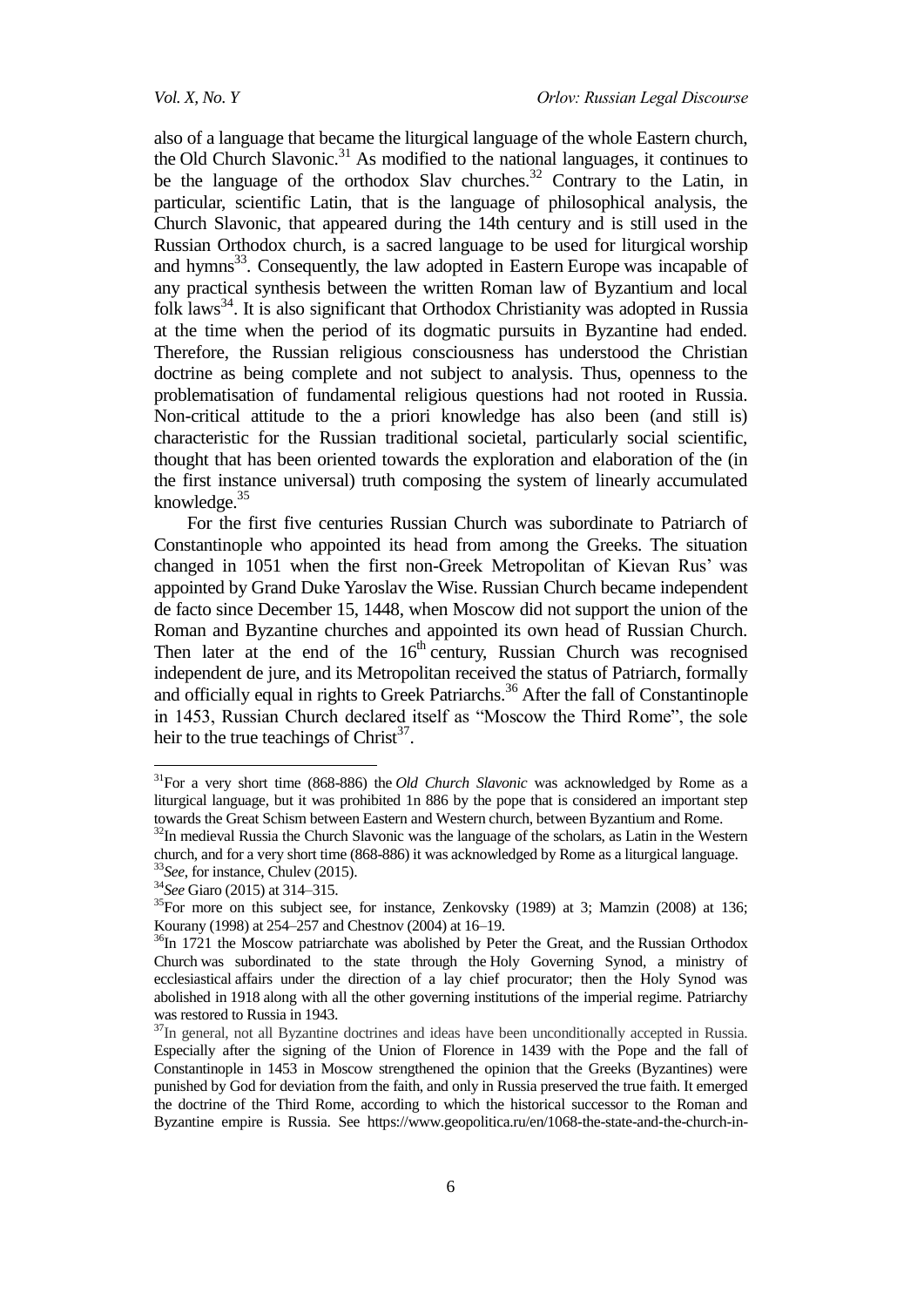### *Athens Journal of Law XY*

Thus, the Russian legal tradition is primarily based on the influences from the Byzantine Empire with its law that was essentially a continuation of Roman law with increased Christian influence. Actually, Russian civil law, including its business regulation provisions, is like the whole body of the Russian law doctrinally based in the Byzantine canon  $law^{38}$ . As to the western influences, it was only with the emergence of the Russian Empire in the early 18th century and the Westward-looking leadership of Peter the Great that European influences began to reshape traditional Russian law.

### *Legal and Societal Development of Russia*<sup>39</sup>

Customary laws were for the first time attempted to be codified in the *Russkaya Pravda* or Russian justice approximately 1016 in Novgorod. *Russkaya Pravda* is regarded as the earliest surviving compilation of Russian laws, and contained norms of criminal, obligation, heritage, family and procedure  $law<sup>40</sup>$ . Among the provisions of the *Russkaya Pravda* were revenge for murder and monetary payment for damages. The first written legislative acts in Russia concentrated on criminal rather that civil matters and focused on regulating the interaction between families. As in the West, Russian society in the 11th century was evolving into a feudal state, in which feudal relations were, however, only weakly defined by customary  $law<sup>41</sup>$ . It was characterised as "feudalism without feudal law.‖ In later versions of the *Russkaya Pravda*, Byzantine influences were evident, such as the provisions that masters should be liable for crimes committed by their slaves. Also, the *Sobornoe Ulozhenie* or Cathedral Code of 1649, which was the first attempt at systematic legislation in Russia, shows the influences of the Byzantine (Roman) law; the *Ulozhenie* survived into the 19th century, when it was replaced by the *Svod Zakonov* or Body of Laws of 1832.<sup>42</sup>

Although the Byzantine Canon Law norms $43$  were at first purported to handle questions related to the Orthodox religion, they were, however, the result of a process of convergence of sources of both ecclesiastical and civil origins, where civil law norms could not contradict the canons. Since late  $6<sup>th</sup>$  century canon law

russia.html. Today Russian Orthodox Church has a rather big influence with the society, and it sometimes plays an important role in the country's political life. *See* https://www.learnrussianineu. com/religion-russia-history-russian-orthodox-church

<sup>&</sup>lt;sup>38</sup>However, even the extremely strong influence of the Orthodox culture of Byzantium was unable to compensate in Russia for the absence of Roman civil law that everywhere in Continental Europe promoted individualism and civil society development. See Avenarius (2014) at 89 and 91.

<sup>&</sup>lt;sup>9</sup>For more on the history of Russia see, for instance, Munchaev & Ustinov (2009).

<sup>40</sup>The first Russian legislative acts served the judicial purposes.

<sup>&</sup>lt;sup>41</sup> Feudalism in Western Europe became between 1050 and 1150 rationalised through the drafting of feudal and manorial laws. Russia, however, remained remote and isolated from these developments. <sup>42</sup>*See*, for instance, Smith (1996) at 2¸and Avenarius (2014) at 140–147.

 $43$ The Byzantine Canon Law norms may be formally hierarchised as follows: (1.) written law, (2.) custom (3.) judicial precedent, Canon Law stands for regulation of the issues related to the religion. Legal norms of the Byzantine Canon Law may be formally hierarchised as follows: (1.) written law, (2.) custom (3.) judicial precedent, (4.) analogy with the law in force, (5.) authorised opinion. However, the highest criterion for the priority of the legal source is the original source of the Canon law that is the will of God. See Kaufhold (2012) at 215-342; and Tsypin (1994).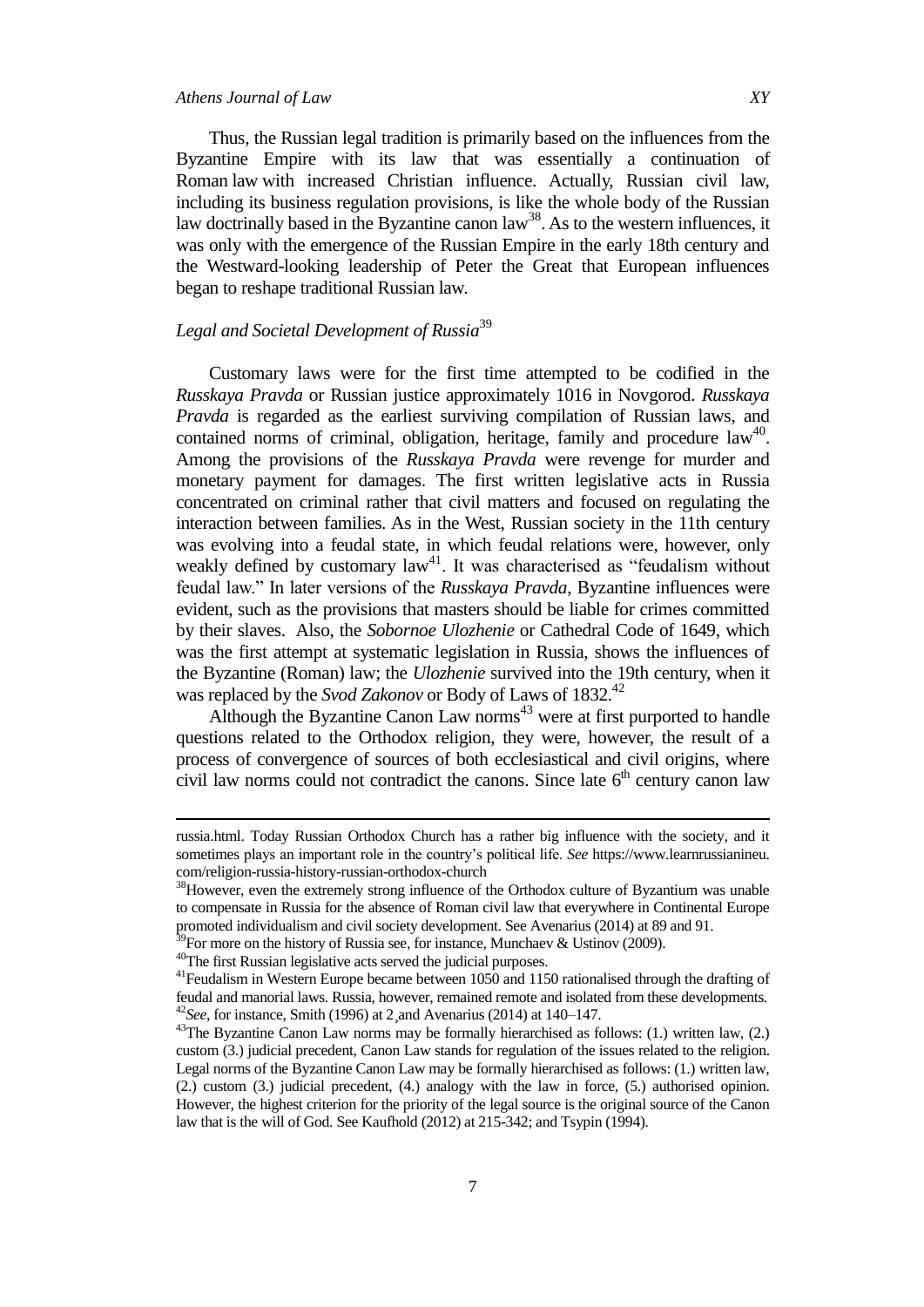1

collections named *nomokanons*, issued in Byzantine, combined directly ecclesiastical (canons) and secular norms or imperial laws. One of the most important Byzantine nomokanons, the *Nomokanon* of 14 Titles<sup>44</sup> was translated into Slavic languages and passed into the [Russian Church;](https://orthodoxwiki.org/Church_of_Russia) in the  $12<sup>th</sup>$  Century it was revised provided with a prologue and commentary by Theodore Balsamon, who was the most important canonist in Constantinople that time<sup>45.46</sup>

Russian version of the Nomokanon, so-called *Kormchaya Kniga*, <sup>47</sup> included the rules applicable not only in religious issues but also in judicial and administrative activities concerning secular issues. It was officially recognised by the (Russian) Synod and included in the *Svod Zakonov*. Then in 1839, it was partly replaced by the new (current) canon law book, the Book of Rules (*Книга*   $\Pi$ *pabun*), where the outdated and irrelevant content was deleted.<sup>48</sup>

The role of Greek clerics, who were well educated, in promoting legal and societal development in Russia was very important. Under the circumstances of the underdeveloped state institutions the clerics were expected to act on the behalf of the state. Following the Byzantine tradition, the church supported the state in securing public order and even morality, particularly in family relations.<sup>49</sup>

In particular, the orthodox clergy was an important factor in the development of old Russian jurisprudence since they possessed the legal material representing the achievements of the Byzantine law based on the best works of the Roman legal scholars. The legal material brought by clerics concerned not so much legislation but rather legal science, and in particular, skills in elaboration, classification and systematisation of legal material, those are the skills they achieved in the studies of sacred texts by applying logical methods. Actually, the *Kormchaya kniga*, was an example of the fluent presentation of the legal rules that were constructed not on the outdated customs or the occasional decision of the authorities, but on the successfully developed and recognised legal principles corresponding the actual needs of the society<sup>50 51</sup>

Thus, the Russian (Nomokanon) *Kormchaya Kniga* followed by the *Book* of Rules (*Книга Правил*), the purport of which was to serve as a manual in the

<sup>&</sup>lt;sup>44</sup>The conciliar canons in the first part of it are basic texts of Greek Orthodox ecclesiastical law up to the present time.

<sup>&</sup>lt;sup>45</sup>In his Scholia (explanatory notes) the text is paraphrased, difficult concepts are interpreted, reference to the reasons which led to the enactment of the canons is made, the text is compared with similar canons, the conflicts with contrary or different texts are pointed out, and harmonisation of the contradictions is attempted. Balsamon's exegetical method is generally similar to that adopted by contemporary canonists of the Latin West.

 $^{46}$ For more on the subject see, for instance, Hartmann & Pennington (2012) at 115–169.

<sup>47</sup>For more on the subject *see*, for instance, https://omolitvah.ru/eto-interesno/chto-takoe-kormc haya-kniga.

<sup>&</sup>lt;sup>48</sup>For more on the subject see, for instance, Muravyev (2003) at 318–325.

<sup>&</sup>lt;sup>49</sup>Russian orthodox church has never pretended to be politically and legally autonomous and fully shared the symphony with the secular power though their competencies were distinguished. See Fogelson (2015) at 41; and for more on the issue *see* Dorskaya (2016) at 1.

<sup>&</sup>lt;sup>50</sup>Such a brief-law-book style that followed the synoptic Byzantine codifications became popular in Russia. It strengthened the development of Russian law towards its abstractness.

<sup>&</sup>lt;sup>51</sup>For more on the subject see, for instance, Muravyev A. (2003) at 318-325, Klyuchevsky (2000) at 328–330 and Tomsinov (2009) at 14–15.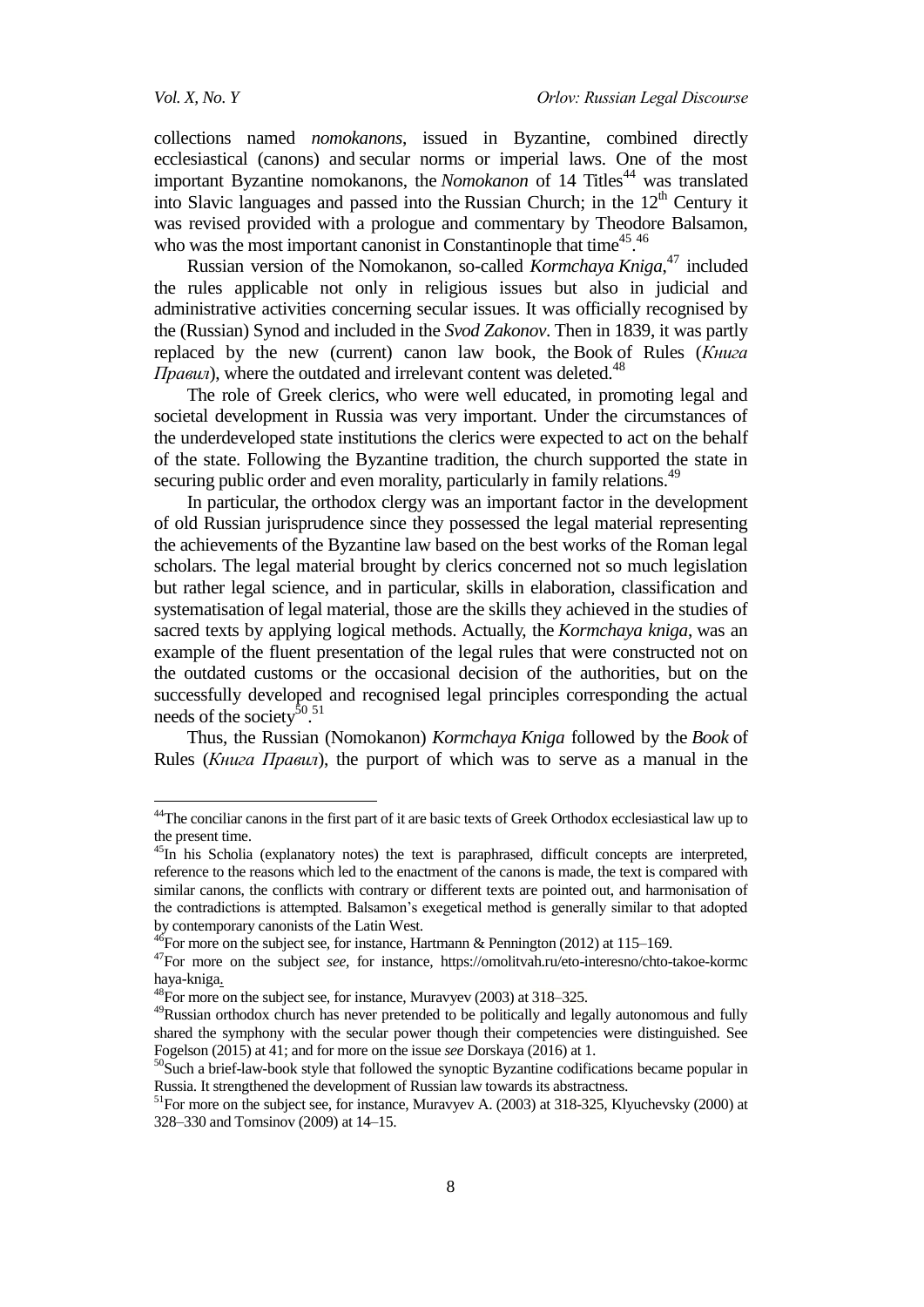church governance and in the ecclesiastical court, created, thanks to their high theoretical and technical level, the ground for adoption of constructions of the French exegetical jurisprudence and then also German conceptual jurisprudence (*Pandect law)* in Russian civil law. Moreover, the basis of Russian canon law, without being bound to any legal, in particular civil law tradition, became a platform for value orientation of Russia and its law, originated in the Orthodox Christianity<sup>52</sup>, where law in the meaning *Pravda* (positive law codification) is also identified with right and justice implying equity and even truth (*veritas*). So, the Byzantine canon law tradition is the original philosophic root of the Russian law aimed at integrating positive law with moral values and seeking for the verity,

Since the Byzantine as well as the Russian church was tightly interwoven with the state, religious and secular issues were not properly distinguished, and the canon law norms as a whole were contained in the general system of state laws<sup>53</sup> with the reservation that such laws are under the competence of the emperor as a universal and absolute lawmaker, who was the head of both the church and the state.<sup>54</sup> So following the Byzantine tradition<sup>55</sup>, czarist Russia was an ideocratic state and the will of the monarch was the only legal source of law; life in the country was regulated by a great number of normative acts and regulations, but there were no exact laws.<sup>56</sup>

often even at the expense of economic rationality.

The Russian society was in the first place a hierarchical class society. The state subdued all social classes and institutions, including the church; furthermore, the body of civil servants (but in principle all social groups were under the duties) was a class dependent of the Czar and separate from society.<sup>57</sup> For upholding societal integrity, the ideological pillars were purported. In addition to orthodoxy, they include *sobornost* and *derzhavnost*. *Sobornost* or conciliarity stands for a form of sociality—or conciliary unity—that expresses and embodies the unity and freedom of its members<sup>58</sup>.<sup>59</sup> In turn, *derzhavnost* or statehood or primacy of the state means the domination of vertical societal relations, in which the interests of

 $52$ Unfortunately, the facts of any practically positive impact of the Russian canon law on ordinary secular life I have not traced. Moreover, it is of common knowledge in Russia that positive (written) law as a means of state governance was unknown in Czarist Russia; fiscal interests *of the crown* were the main concern of the Russian legislator. In fact, and peasants as individuals were not legal subjects, and mainly they enjoyed living according to the custom law. Furthermore, the utilitarian attitude of the state to the citizens and vice versa is a traditional problem of the Russian society, and to live in accordance with the law is still a challenge in Russia. *See* Fogelson (2015) at 41–50.

 $53$ Only between  $11<sup>th</sup>$  and  $12<sup>th</sup>$  the law became an autonomous discipline with its own method in the Byzantine East as well as in the Latin West.

<sup>&</sup>lt;sup>54</sup>The ideal for law in Byzantine was linked to the conception of the Czar's autocratic power, because the emperor was the embodied law, the *nomos*. Consequently, if you give something a name, you empower it, and when you call something a law it becomes very solemn and strictly adhered to. See https://pravoslavie.ru/49277.html

<sup>&</sup>lt;sup>55</sup>Contrary to the Roman churches, the orthodox churches are national churches, the priests and patriarchs always considered themselves the first patriots of the country and their most important aim was to serve their nation.

<sup>56</sup>See Orlov (1999) at 359-360.

 $57$ Even the nobles were set free only on the second half of the  $18<sup>th</sup>$  century.

<sup>&</sup>lt;sup>58</sup>The members of such a unity are completely united and completely free at the same time.

<sup>59</sup>See Horujy **(**2011)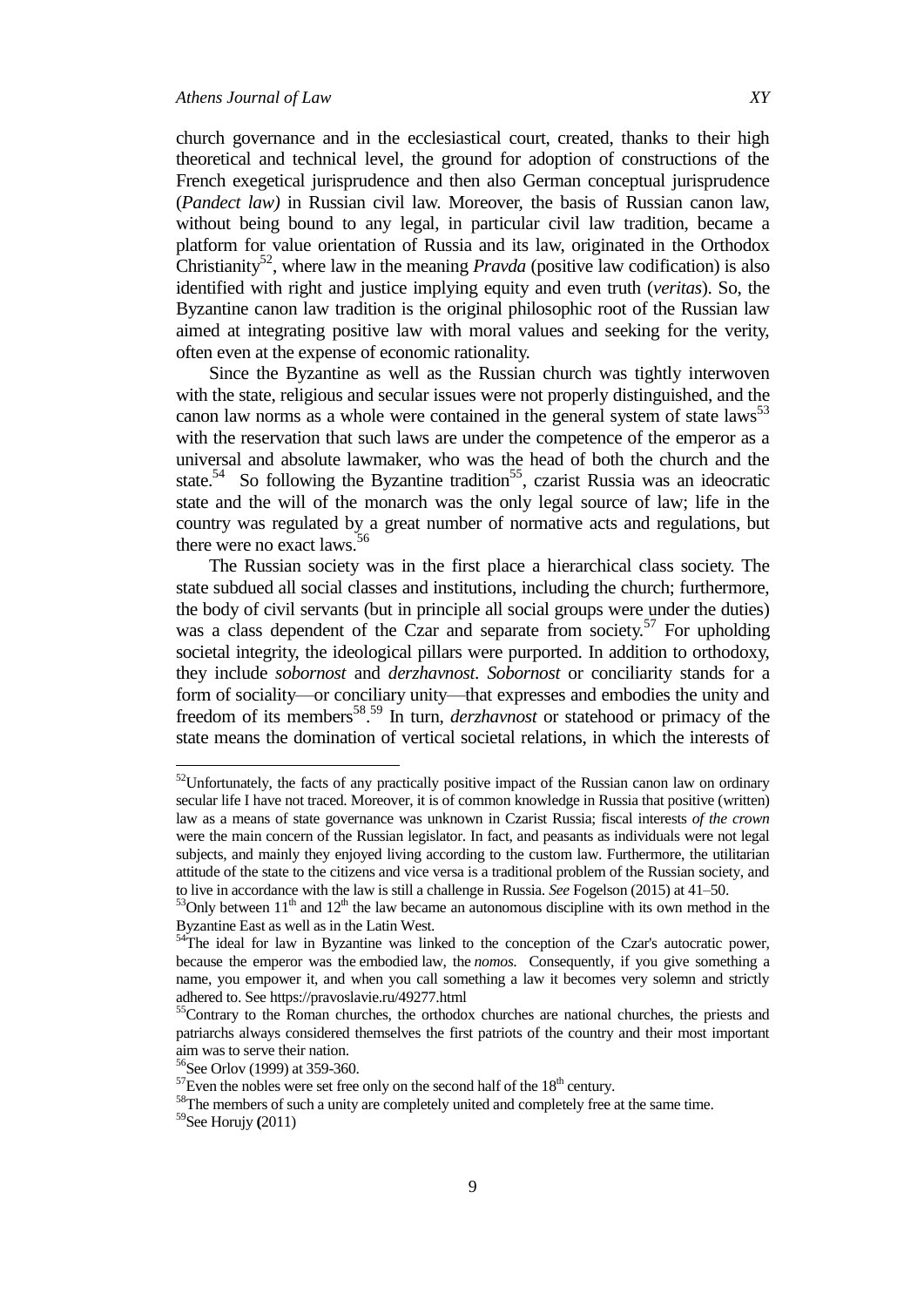individuals are subordinated to the higher-level interests, usually personified in the state power, and it also means the habit of appealing not to the law but to the authority of an official.<sup>60</sup>

Strengthening the power of the state and, in particular, its head was the main concern of czar Peter's reforms in the field of law. Also, Catherine II (1762-1796) and Alexander I (1801-1825), in their attempts to modernise the Russian society and law in accordance with the western liberal ideas and models, showed clearly their unwillingness to accept any legal restrictions on their power as sovereign. In general, the use of law and the legal system to reinforce the power of the ruler is characteristic feature of Russian legal culture. The Czar's personal power was at all times superior to any rule, law or statute, and any societal improvement in the country required the enlightened mind of the monarch. Still in the  $19<sup>th</sup>$  Century, the Russian imperator issued laws and supervised the observance of them. He was also the supreme judge, and he decided on the finance of the state<sup>61</sup>. Administrative regulation has always been dominant in the development of law in Czarist Russia and later. The centralised exercise of power that was adopted from Byzantine law was reflected in the detailed regulation of life and often also as an arbitrary regimentation in Russia.<sup>62</sup> As to the German concept of *Rechtsstaat*, or law-ruled state, it became known as *pravovoe gosudarstvo* to Russian constitutional thought only starting from the  $1880s^{63}$ .

Dealing with the consequences of the belated modernization has been the main concern of Russia in respect of developing modern legal system that ought to correspond the needs of economic development. The social and economic development of Russia was really interconnected with the development of modern Russian law. The economic and cultural differences were in Czarist Russia an obstacle to the formation of the uniform family, personal, and property law ideals which were necessary in order that the uniform system of civil law norms could be achieved; however, all attempts at uniform legislation failed, although the gathering of legal norms into bodies of law began in Russia in 1649. Moreover, trade customs were traditionally ignored in Russian law, and commercial activities were not regarded as suitable for the upper classes in the czar Russia<sup>64.65</sup> Furthermore, the established feudal society structure<sup>66</sup> and, in particular serfdom, denied the rights of peasants who were the majority of Russia to exercise commercial activities, and it restrained substantially the development of commodity production in Russia<sup>67</sup>, since the czar Russian agriculture was mainly

 $65$ See, for instance, Puginsky (2013) at 25.

1

 $^{60}$ For more on this subject see, for instance, Loskutov & Tribunskaya (2015) at 345–354.

 $<sup>61</sup>$  For more on the subject see, for instance, Bohanov (2002) and Bohanov (2004).</sup>

 $62$ See, for instance, Smith (1996) at 8 and Heuman (1991) at 122–123.

<sup>63</sup>*See* Giaro (2015) at 316 and the material referred therein.

<sup>&</sup>lt;sup>64</sup>Nobles are not expected to do any work in Russia, as elsewhere in the traditionally civilised countries and even in the uncivilised world if possible; this concerns in particular men. The same values are particularly shared by the children of the nouveax riches in present Russia.

<sup>&</sup>lt;sup>66</sup>In the legal sense, the Russian society was divided into two flatly different parts: peasants, the life of whom was regulated by custom law, and privileged groups, for which laws were passed; each estate has its own rights and duties.

 $^{67}$ In the absolutist Russia (the end of the 17<sup>th</sup>—the first half of the 19<sup>th</sup> century) the emerging industrial and professional corporations were to survive in the established feudal and absolutist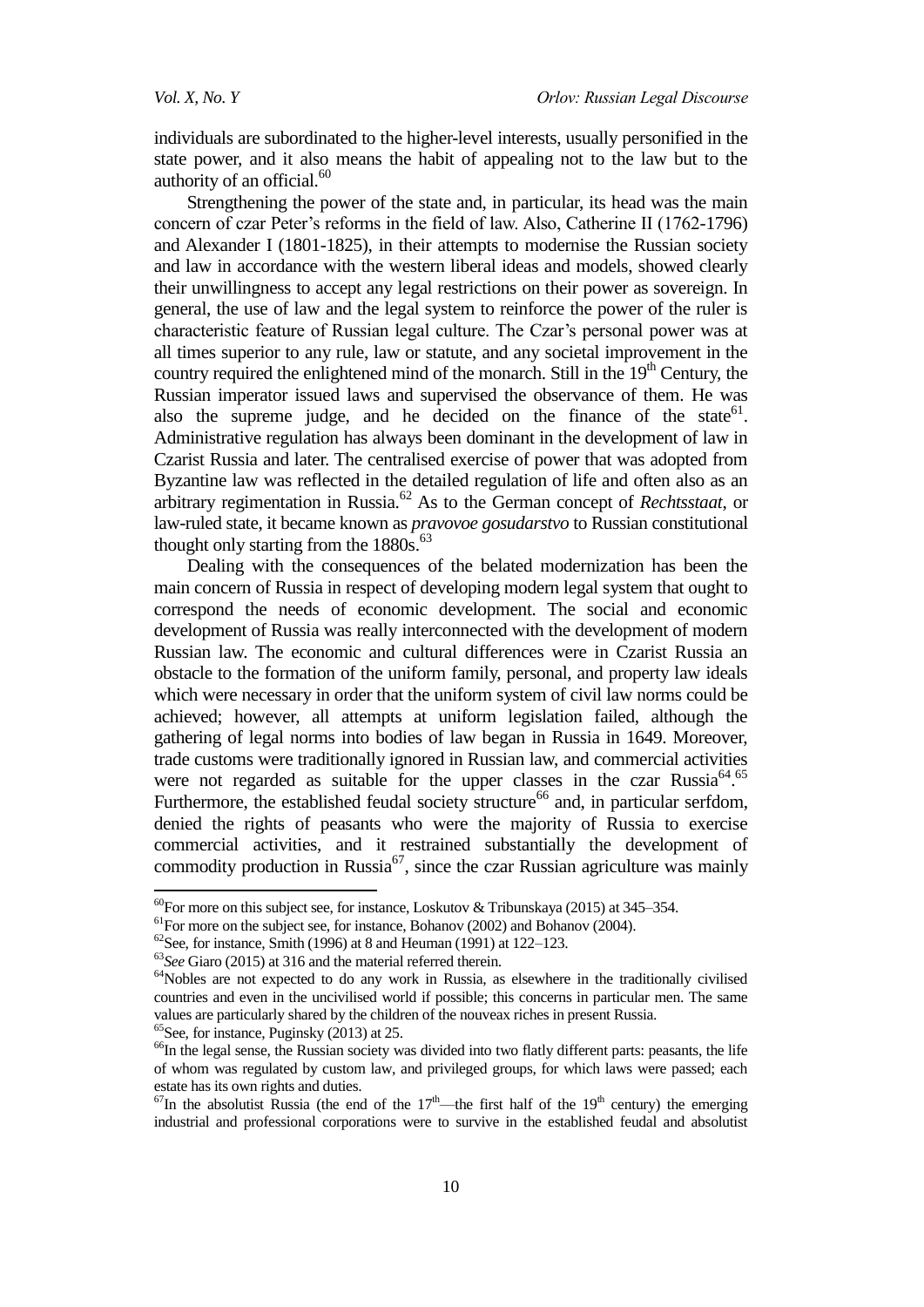self-sufficient. Even according to the Charter of the Cities of 1875 trade activities were a status privilege of merchants. In fact, Russian society was not been much familiar with the market economy tradition. Strong enterprises, independent from the state power were absent in Russia, and business activities were mainly subject to public law regulation that was aimed to secure, in the first instance, public interests.<sup>68</sup>

Particularly in the 19<sup>th</sup> Century the capitalistic development in Russia met with obstacles which were connected to the dominant social structure, particularly the autocracy and serfdom. Serfdom still restricted the development of markets and entrepreneurship; only a proportion of the estate owners managed, although with difficulty, to adopt to the market economy, but also it fell into crisis after the abolishment of serfdom (1861), because the nobles were unable to use paid work.<sup>69</sup>

Thus, the conditions for organic capitalist market economy development were insufficient. Unrecognition of trade customs and factual nonexistence of free and independent merchants were real obstacles to economic development of Russia. Therefore, the state made efforts to promote business activities by legal means, and the promotion of industry and trade became prioritised in the Government's policy particularly since the  $19<sup>th</sup>$  century. And in the years between 1861 and 1874, Alexander II decreed his reforms that concerned Russia's social, judicial, educational, financial, administrative, and military systems. The reforms liberated roughly 40 percent of the population from serfdom, created an independent judicial system, introduced self-governing councils in towns and rural areas, eased censorship, transformed military service, strengthened banking, and granted more autonomy to universities<sup>70</sup>. Furthermore, in the  $19<sup>th</sup>$  Century, many traditions and institutions of Western European civil law were adopted and law became the main source, while customs were placed second. In particular, the second half of the  $19<sup>th</sup>$ Century was remarkable: trade law began to be differentiated from civil law and the Statute on Trade reformed in 1887 and 1893 allowed commercial activities by anybody irrespective of the estate, and also commercial customs were applied according to it, but subject to restrictions. The trade legislation contained, however, more organisational than private law norms.<sup>71</sup>

### *Influences of Roman (Civil) Law*

**.** 

With the emergence of the Russian Empire in the early 18th century and due to the westernisation policy of Peter the Great, the European influences based on

system. However, there were peasants who became successful merchants and even equalised with the landlords who served the state as civil servants. See Munchaev & Ustinov (2009) at 44.

 $68$ For more on the subject see, for instance, Orlov (1999) at 363 and the material cited therein.

 $^{69}$ For more on the capitalistic development in Russia see, for instance, Munchaev & Ustinov (2009) 138–150; as well as Orlov (1999) at 338 and the material cited therein.

 $70$ Some reforms of Alexander II even succeeded regarding especially the local self-government and judiciary reform. See, for instance, Butler (2009) at 31-32.

 $71$ But the development of Russian trade law as an independent discipline did not last for long, because the Commission founded in 1884 to prepare the Civil Code of Laws stated that its norms belonged to civil legislation.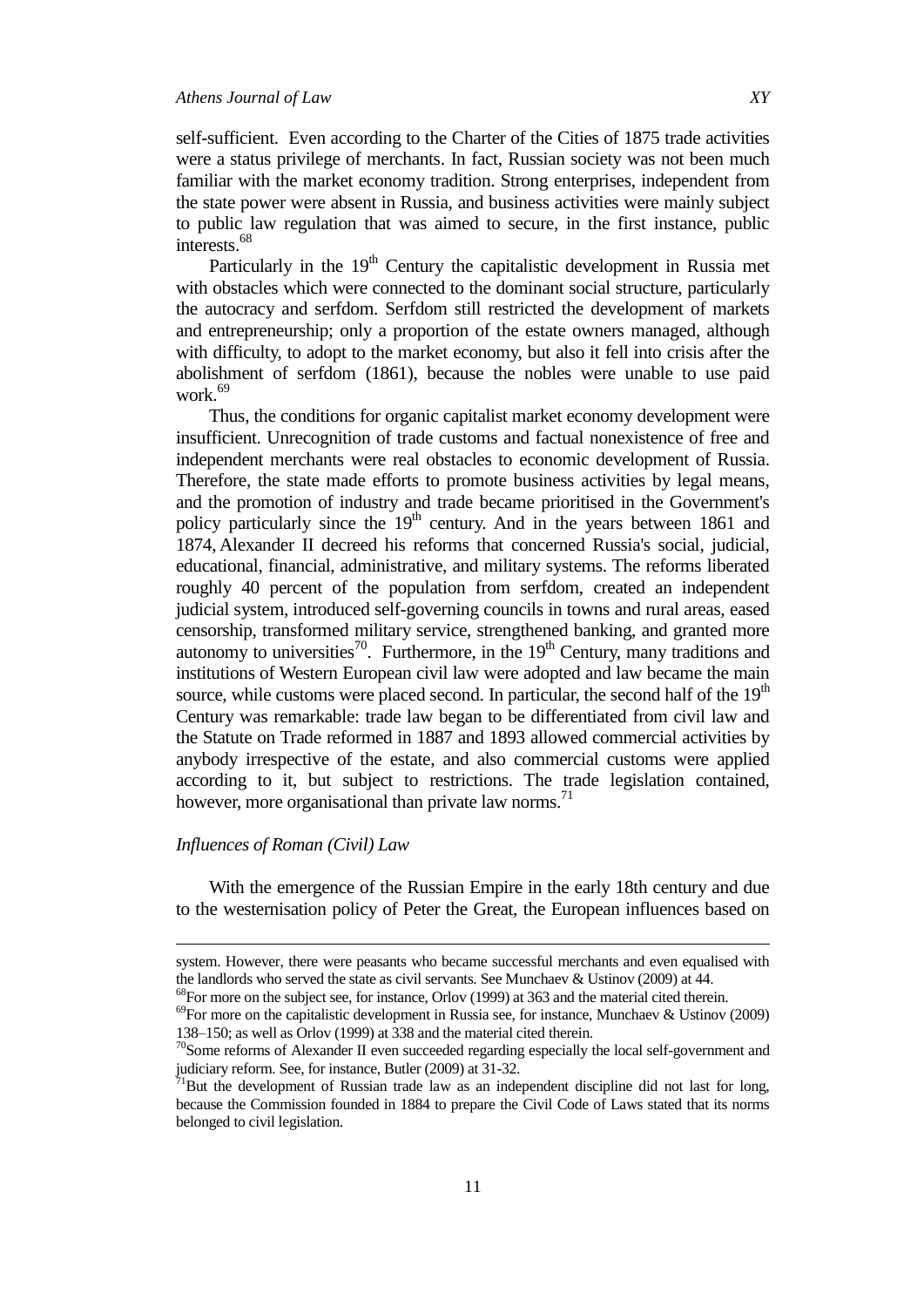Roman law began to reshape traditional Russian law, and so Roman law began to influence Russia law indirectly through the influences of Western European, primarily French and German  $law^{72}$ . The actual acquaintance with Roman (civil) law in Russia was related to the necessity of the modernization of Russia and its legal system following the experience of the western Europe in the development of the modern, in particular civil law, based on Roman  $law^{73}$ . Following, for instance, the influence of the French exegetical approach to the law, that required strict obedience of the law and ignored doctrinal constructions, the legislative work in Russia reached the significant result. It was the *Svod Zakonov* or body of laws of the Russian empire published from  $1832^{74}$ , which contained the civil, state, administrative, criminal, and procedural law normative acts; the private law part of it contained also some Roman transplants. On the whole, the *Svod Zakonov* was casuistic, unmethodical and unsystematic. In fact, it was more compilation than a codification.<sup>75</sup>

A significant role in the modernization of Russian law, with the reference to Roman law, played the Governing Senate (*Pravitelstvuyushchiy Senat*) that was a legislative, judicial, and executive body of the [Russian Emperors,](https://en.wikipedia.org/wiki/Tsar) instituted by [Peter the Great,](https://en.wikipedia.org/wiki/Peter_I_of_Russia) which evolved In the 19th century into the highest judicial body in Russia. For instance, it was the [Court of Cassation](https://en.wikipedia.org/wiki/Supreme_court) for civil cases of the Governing Senate who finally acknowledged the distinction between private and public law in the Russian legal practice<sup>76.77</sup>

In particular, German law attracted much attention in Russia, and German universities were intensively visited by Russian scholars for their studies of Roman law. Still in the end of the 19th century Roman law was in force in Germany, as elsewhere in Western Europe, and the norms of the *Corpus Juris Civilis* were directly applied in practice. The teaching of pandect law and exegesis of Roman legal texts was very important in Germany due to the particularity of legal regulation (or existence of many legal systems) in the country. Moreover, German law studies were regarded in official Russia as a better alternative to the revolutionary (natural) law ideas emerged by the French revolution.<sup>78</sup>

The next significant step in in the development of Russian civil law was the draft of the Civil Code of Laws, in which the German Pandect doctrine was applied, and this meant the scientific rationalisation of the traditional legal order in Russia. The impact of German private law on the Russian drafts was particularly

 $\overline{a}$ 

towards the collective consciousness and the hierarchical spirit of the Orthodoxy Ibid at 309.

<sup>72</sup>Thus, Byzantium was not the conduit of Roman (civil) law to Russia, and in fact, the *Corpus Iuris Civilis*—neither the original Latin text, nor its Greek version from the late 9th Century, called *Basilics*—was known in Russia until the end of the seventeenth century.

 $73$ Before the 19<sup>th</sup> Century no learned law, no juristic literature and no juristic profession of the western type related to civil law was known to Russia. *See* Avenarius (2014) at 231–270.

 $74$ It occurred as a result of the abandoned, due the Napoleonic Invasion of 1812, plans to adopt the French-style civil law in Russia. *See* Avenarius (2014) at 89 and 91.

<sup>75</sup>Ibid at 202–203.

<sup>76</sup>See, for instance, Avenarius (2014) at 319–321.

<sup>77</sup>Roman law was also subject to the critical attitude in Russia. According to Pobedonostsev, who was a conservative politician and head supervisor for the Russian Orthodox Church, contrary to Roman law with its unlimited egoistic concept of ownership, Russian law was oriented

<sup>78</sup>See Rudokvas (1998).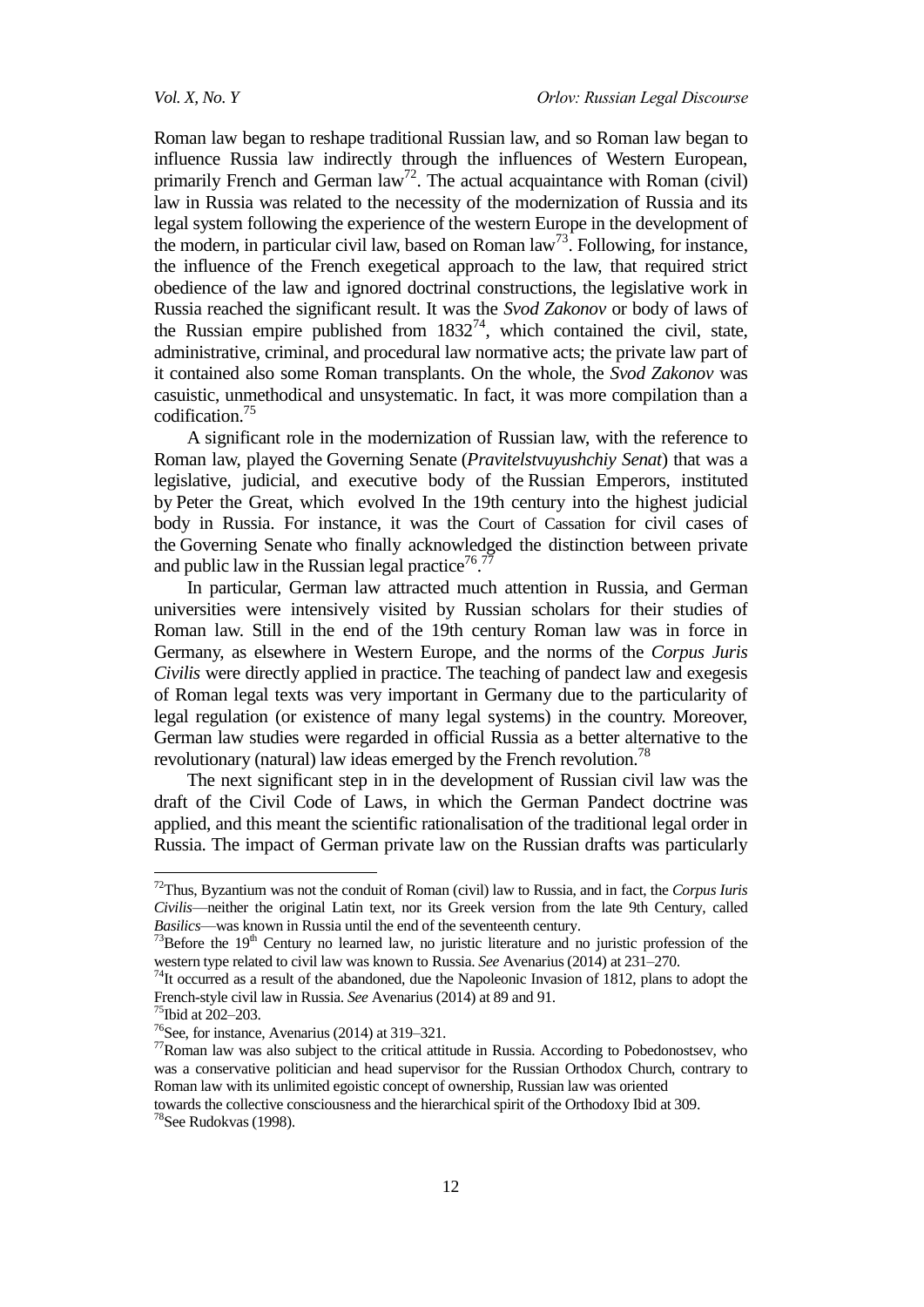strong. In the spirit of Pandect Science, Russian institutions were adapted to their Roman law patterns.<sup>79</sup> However, the encoding of Russian civil legislation failed because of the First World War, but the draft of the Civil Code of Laws contributed to the content of the Civil Code of the Soviet period (1922). <sup>80</sup>

The modernisation of the imperial (absolute) Russia and its capitalist future was ended up with the Russian Revolution of 1917. The modernisation efforts of the state had started the contradictory period of the history of Russia.

Still in the beginning of the 20th Century, the Last Russian Czar Nikolai II (1895-1917) continued ideocratic ruling sincerely believing in the divine origin of his power. And he repudiated his power too late, when the country had met the catastrophe connected with the unfortunate participation in World War I and the Revolutions.

### *Soviet and Modern Russia*

The Revolution was followed by the period of the socialist construction of the society that included also the adoption of the codified civil law modified to the needs of the new society. The first Civil Code of the Soviet period (1922) was an instrument for transition from capitalist to socialist society. However, the adoption of the codified civil law showed a kind of continuity between the pre-revolutionary and the Soviet legal system. Particularly, the continuity concerned in administrative law as well as other branches of public law.<sup>81</sup>

Legal science was purported to play a significant role in the construction of a new socialist society. In accordance with Marxist legal science, the course of history in the new Soviet vision was determined by universal laws (regularities), above all by the means of production and class struggle $82$ . The vision was connected to the belief in man's rationality and ability to construct an ideal society with the revolutionary vision of history. Law, in turn, was understood, in accordance with the principle of revolutionary legalism, as a tool of governance and repression in the interest of the ruling class, meaning in a socialist society legal policy aimed at achieving political goals of the state by legal means.<sup>83</sup> The application of such a policy led to the emergence of the legal science marked by Marxism, sociological approach and concepts, extreme dogmatism, reference to the authorities as the ultimate argument and self-sufficiency in the Soviet Union.<sup>84</sup>

The Code of 1922 was followed by the Civil Code of 1964 that was a basic

<sup>79</sup>*See* Avenarius (2014) at120-125 and 532.

<sup>&</sup>lt;sup>80</sup>For more on the development of Russia between the  $19<sup>th</sup>$  Century and the beginning of the  $20<sup>th</sup>$ Century see*,* for instance, Munchaev & Ustinov (2009) at 138–158 and 198–207; as well as Orlov (1999) at 363–364 and the material cited therein.

 $81$ Giaro (2015) at 316–317.

<sup>&</sup>lt;sup>82</sup>Consequently, legal history, including Byzantine law was marginalised as secondary to the economy and class struggle.

<sup>&</sup>lt;sup>83</sup>In fact, the communist ruling in the Soviet Union was ideocratic. In particular, it concerns the revolutionary times and the Khruschev's period with the caricature believe in the victory of communism as the most scientific theory.

<sup>84</sup>See, for instance, Poldnikov (2019) at 150–155.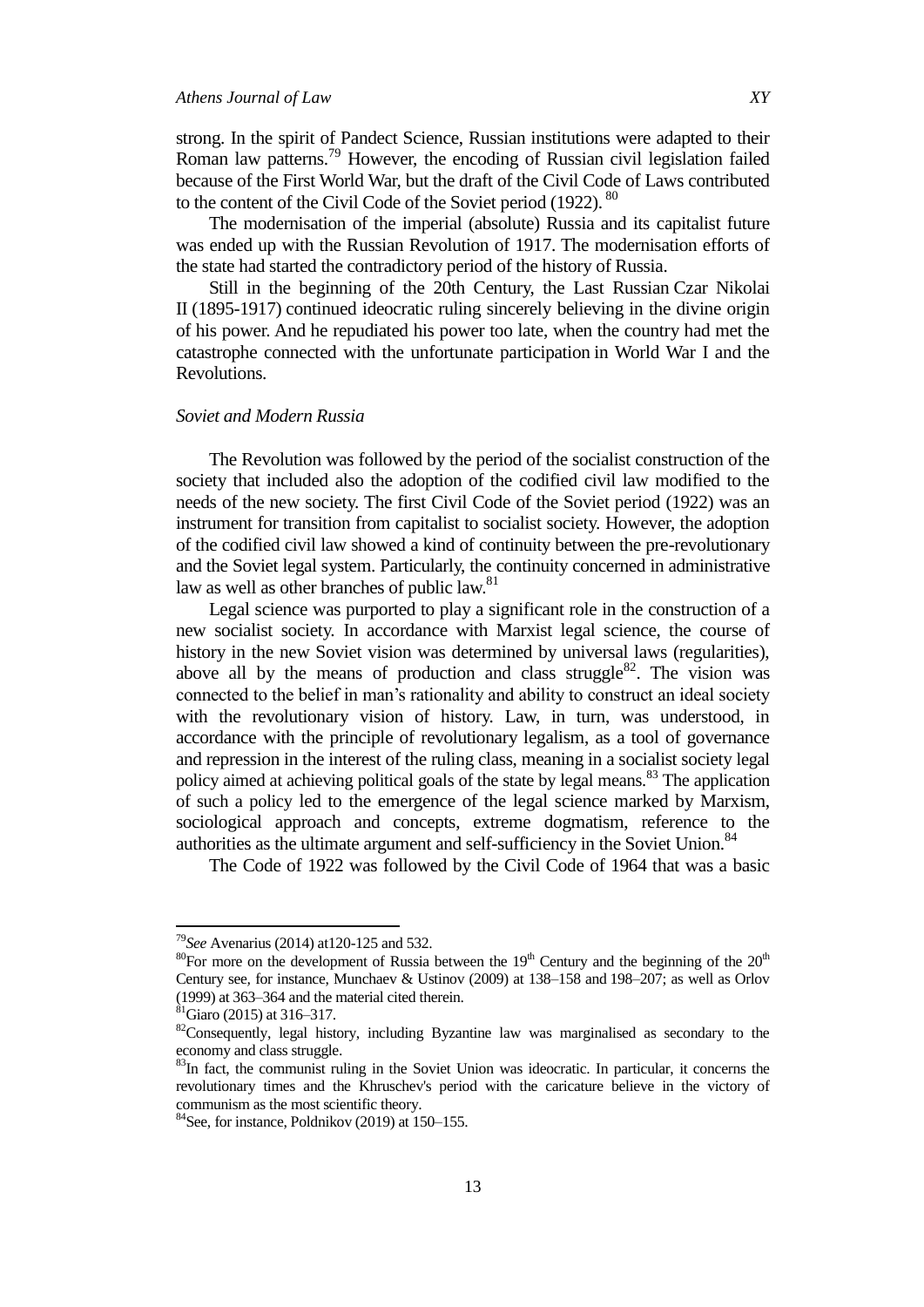$\overline{a}$ 

civil legislative act of a socialist society.<sup>85</sup> In accordance with the Code, business activities in the Soviet Union were subject to the economic law regulation standing for civil law provisions strengthened by compulsory norms that concerned the formation of contract and its content as well as settlement of disputes.

Industry and trade became priority activities of the state, whereas private business activities became strictly limited and even prohibited in the Soviet Union. A remarkable exception in the Russian business history are the cooperatives that are a modern modification of a traditional Russian *artel*, association of workers, sometimes mixed with partnership.<sup>86</sup> In the Soviet Economy, cooperatives in the form of collective farm, or *kolhoz* played an important role. The same concerned production cooperatives until the "modernization" reforms of Khruschev, strived for the "light communist" future, in the end of 1950s, when the production cooperatives were absorbed to the state sector, and almost any kind of selfinitiative entrepreneurial activity was officially criminalised. However, in 1980s, cooperatives had the renaissance by giving impulse to the expansion of private entrepreneurship in Russia.<sup>87</sup>

The scientifically grounded, directed from the above socialist economic policy succeeded in the building of the fundament of the modern society in the Soviet Union, thanks to the strict and sometimes even extremely strict mobilisation of resources, The mobilisation meant not so much the use of coercive, mainly disciplinary measures, but rather the appeal to general Russian consciousness, and this implicated the ideology and propaganda means that used the metaphysic language comparable with the one used in the Byzantine imperium. But, starting from the late 1960s, the further development of the Soviet economy faced the problems, regardless of the promises of the scientifically proven communist future.

The construction of the socialist future was interrupted by the Perestroika started in the mid-1980s, when Mikhail Gorbachev, the last ruler of the Soviet Union opened the "totalitarian doors" for denial of the socialist past, and due to the massive propaganda for reforms the Perestroika brought the rather massive inspiration to turn to the capitalist alternative. However, "the free-market economy" and "natural capitalist development", scientifically discovered as trustworthy, even as verities in the process of problematization of socialist economy in  $1990s$ ,  $88$ brought any particular success, except for the benefits enjoyed by the active part of the Soviet ruling elite through the privatization of the state property.

As a result of the reforms started in the end of the Soviet period, Russia became an independent state with its own legislation including the Constitution

 $87$  For more on this subject see, for instance, Orlov (2015) at 413 and the material cited therein.

 $85$ For more on this subject see, for instance, Ostroukh (2013) at 373–400.

<sup>&</sup>lt;sup>86</sup>Initially, the *artel* was the traditional association of peasants, usually from the same rural commune, who worked or sought work together away from the village. In the Law of 1902, labour *artels* were defined as partnerships founded for performance of specific work or production as well as for provision of services through personal work of the participants at their expense and by their collective guarantee.

<sup>88</sup>So, the only one true orthodox faith became replaced by the only one true science.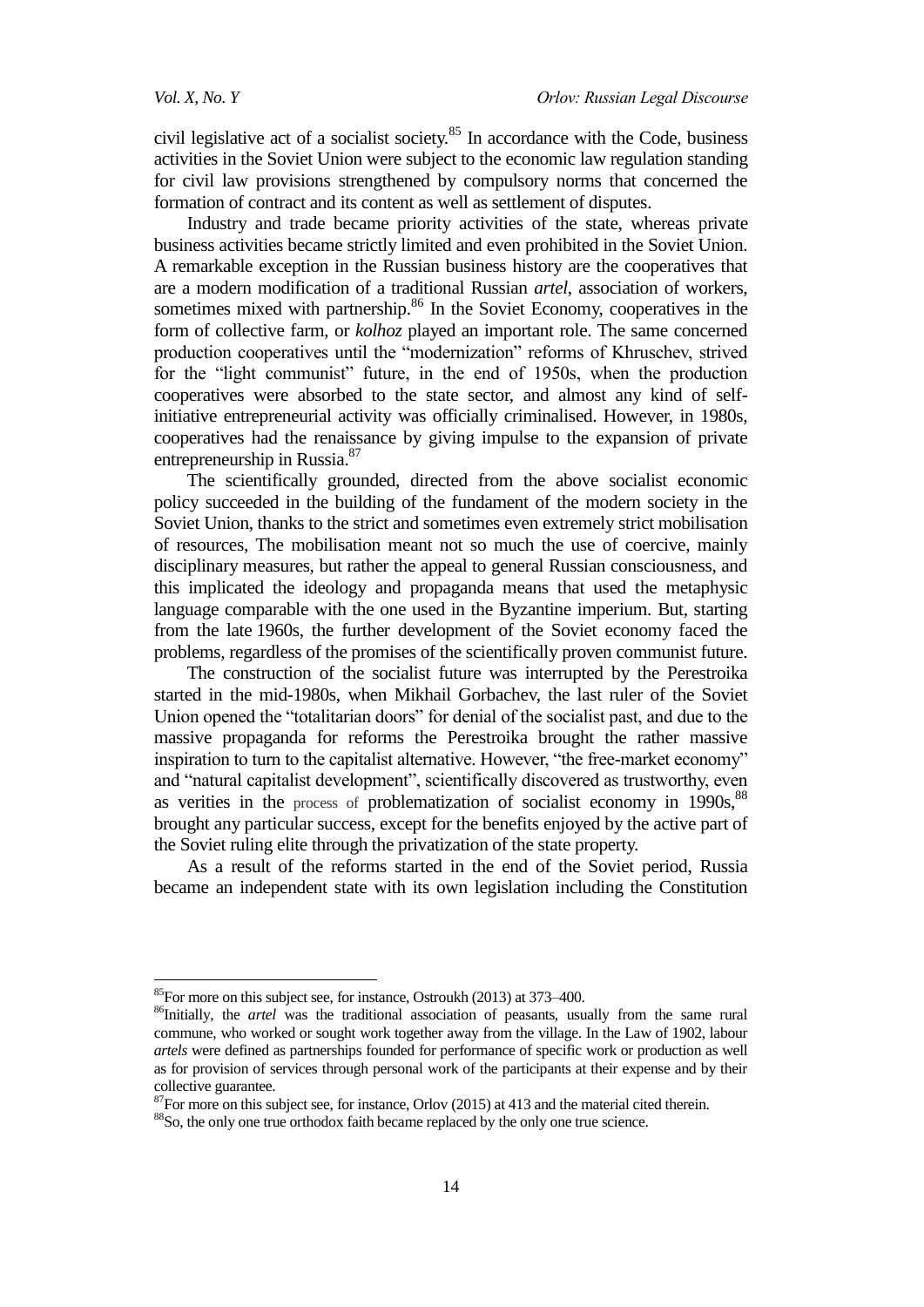and Civil Code, and is politically<sup>89</sup> and confessionally pluralistic society.

The present Civil Code of 1994-2006 is purported to be the basis for a market economy and a liberal society in Russia, and it has introduced first commercial customs and then customs in general as a legal source to the Russian civil law.<sup>90</sup> Enterprises are independent and basically act in accordance with the civil law requirements, allowing the application of customs, including trade customs; enterprises are juristic persons and act mainly through the contracts.

### **Russian Legal System**

 $\overline{a}$ 

As the basis of the Russian legal discourse, the Russian legal system is normativistically defined $91$  and comprehend hierarchically determined legal sources as follows:

The first in the Russian legal system are (written) laws (normative legal acts) divided into

- 1. Basic laws, including
	- a) Constitution of the Russian federation (1993) and
	- b) Constitutions of the subjects of Russian federation, and
- 2. Federal laws that include Constitutional laws and ordinary laws, and
- 3. Laws of the subjects of Russian federation.

The Constitution of the Russian federation is the main source of law in Russia. Also, other basic laws of the Russian federation are endowed with the highest legal force. Following the provisions of the Constitution, the federal law takes absolute priority and it may be used to regulate any issue, unless otherwise provided in the Constitution. According to the Civil Code, civil legislation falls under the Constitution within the jurisdiction of the Russian Federation, and it consists of the Civil Code and other federal laws adopted in accordance with it. In respect of all other laws, the Civil Code requires in principle that the norms they include shall be consistent with it. Furthermore, many norms of the Civil Code contain references only to law, and consequently prohibitions to enact or apply a normative act subordinated to the law.

15

<sup>&</sup>lt;sup>89</sup>Major parties in the Russian State Duma are United Russia (*Единая Россия*; in power), Communist Party (*Коммунистическая партия*), Liberal Democratic Party (*Либерально*-*Демократическая Партия*), and Fair Russia (*Справедливая Россия*).

 $^{90}$ For more on this subject see, for instance, Ostroukh (2013) at 373–400.

<sup>&</sup>lt;sup>91</sup>Russian law is also familiar with legal consciousness, natural law, good faith and general principles considerations and academic commentaries and discussions that could be regarded as descriptively existing legal sources. Noteworthy are also the international private law rules. According to the article 1191.1 of the Civil Code, in the application of foreign law, a court establishes the content of its norms in compliance with the official interpretation, application practices and doctrine in the respective foreign state. Thus, the rules of the applicable foreign law are to be regarded as descriptively existing legal sources.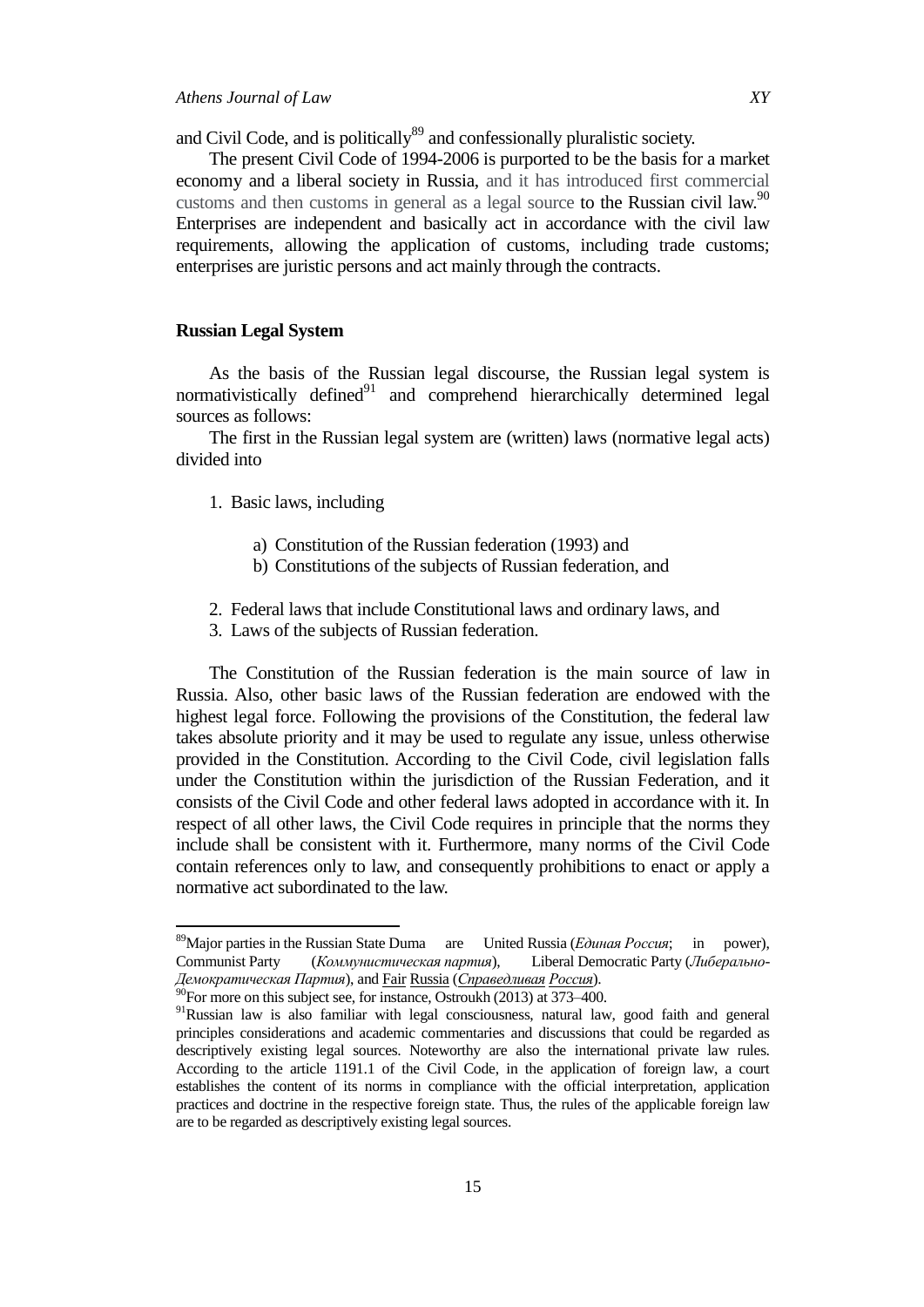The second in the Russian legal system are (other) normative acts subordinated to the law (substatutory acts), including Ukases (edicts) of the President and Decrees of the Government.

Other normative acts still form a significant part of Russian civil legislation. But, although the legal acts of the President, Government, ministries, and other executive authorities of Russia are regarded as civil law sources, they do not belong to the proper civil legislation.

In respect of the ukases of the President, it is provided under the Civil Code that civil law relation may be regulated by them, but only on condition that such ukases are not contradictory with the Civil  $Code^{92}$  and other laws.

The legal grounds for the power of the Government to issue decrees containing civil law norms can be, according to the Civil Code<sup>93</sup>, only Civil Code and other laws as well as the ukases of the President, and it restricted only to the implementation of these. The Civil Code and other laws contain sometimes direct provisions on the enactment of decrees of the Government. In certain cases, the Civil Code refers directly to the possibility to issue a law or other legal act, and it also means that the decree of the Government may be applied to the legal relation in question.

In respect of the legal acts of the federal executive bodies or substatutory acts, the Civil Code provides that these bodies may issue acts containing civil law norms, in the cases and within the limits provided by the Civil Code, other laws and legal acts (ukases and decrees)  $94$ . Thus, the issuance of any administrative normative act must be grounded by the provision of the law or other legal acts.

The priority of the law over the normative acts subordinated to the law is directly enforced in the Civil Code and other laws. In the event of a conflict between an ukase of the President or a decree of the Government and the Civil Code or other law, the provisions of the Civil Code or respective law shall be applied. Thus, the ukases and decrees clearly differ by their legal force from the laws and, consequently, in event the court finds out the contradiction between the ukase or decree and the Civil Code or other law, it is not only its right but also obligation to leave the contradictory normative acts subordinated to the law inapplicable. As to the administrative acts contrary to law, it may be left inapplicable or recognised as invalid by the court.

The third in the Russian legal system are norms of international law and international treaties and the fourth in the Russian legal system are

- other legal sources, including
- $\bullet$  customs.  $95$

<sup>&</sup>lt;sup>92</sup>Russian Civil Code, art. 3.3.

<sup>&</sup>lt;sup>93</sup>Russian Civil Code, art. 3.4.

<sup>94</sup>Russian Civil Code, art. 3.

<sup>&</sup>lt;sup>95</sup>Additionally, Russian law recognises the analogy application. According to the Article 6 of the Civil Code, civil law (legislation) could be applied in a by analogy (the analogy of the legal rule and the analogy of the law), if the law, contract or custom regulating the relation in case is missing. In applying the norm or law by analogy attention should also be paid to the requirements of good faith, reasonableness and justice.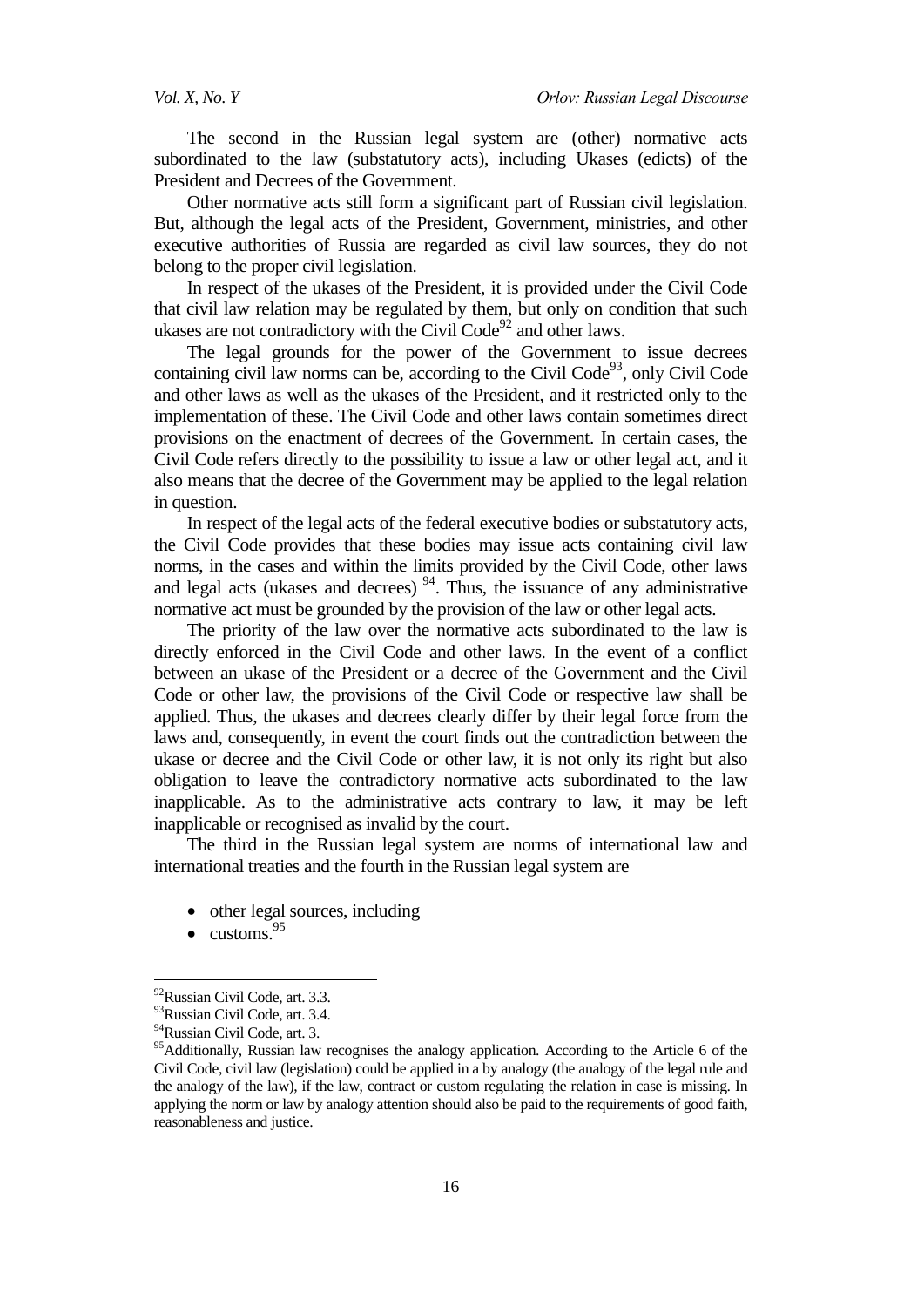$\overline{a}$ 

The fifth in the Russian legal system are normative agreements (treaties, contracts) that may, as legal sources, establish the legal rules of behaviour for their participants;

Russian law is acquainted with constitutional and administrative agreements, as well as with labour collective contracts (agreements).

But legal theory (doctrine) has been and is still excluded from legal sources in Russian law; and Judicial practice is also not regarded (at least traditionally) as a proper legal source; however, the precedent decisions of the Constitution Court could be seen as having legislative effect.

Furthermore in 2020 the Supreme Court has obliged the lower courts to check the correspondence of their decisions to its position.

In securing the functioning of the legal system in Russia, the highest judicial bodies, the Constitutional Court and the Supreme Court play an important role, although it is traditionally regarded in the Russian doctrine that judicial institutions do not possess norm-creative functions; they do not create norms of law, but merely interpret and apply them.

The Constitutional Court interprets the Constitution and resolves cases of compliance with the Constitution of federal laws and other normative acts as well as international treaties of Russia that have not entered into force. Furthermore, it resolves disputes about competence between state bodies. The Constitutional Court also considers appeals against a violation of the constitutional rights and inquiries from courts to verify he constitutionality of a law being applied or subject to application in a particular case.

In giving its normative explanations concerning constitutional issues, the Constitutional Court is empowered to deviate from the text-bound interpretation of the legal norms, and has resorted to using this power in the interpretation of, for instance, tax  $law^{96}$ . The Constitutional Court has also ventured, in its interpretation of the Constitution, to declare that fairness, legal equality, proportionality, and equity are the principles corresponding to the Constitution, and this may be interpreted as a legislative action.

The Supreme Court of the Russian Federation is the highest judicial body in the resolution of economic disputes and in civil, criminal, administrative and other matters that are within the jurisdiction of lower courts established in accordance with federal constitutional law. It exercises judicial review of the activities of the courts and provides explanations on matters of judicial practice $97$ . There are also separate cassation and appeal courts of general jurisdiction in Russia. Noteworthy is that, although precedent law is not officially recognised in Russia, the role of the highest judicial bodies in securing the adequacy of the Russian legal system is important.

Business activities are, for the most part, regulated in Russia by the Civil Code that is the main civil law source, containing imperative (compulsory) and

17

 $96$ For instance, in its decision of 1999, the Constitutional Court enforced the principle that any ambiguities of tax legislation shall be interpreted in favour of the taxpayer.

<sup>&</sup>lt;sup>97</sup>The plenums of the Supreme Court in Russia are competent to give not only decisions in concrete appeal cases, but also generalise the judicial practice and pass interpretative rules or guiding explanations on the applicable legal norms obligatory for the lower general courts.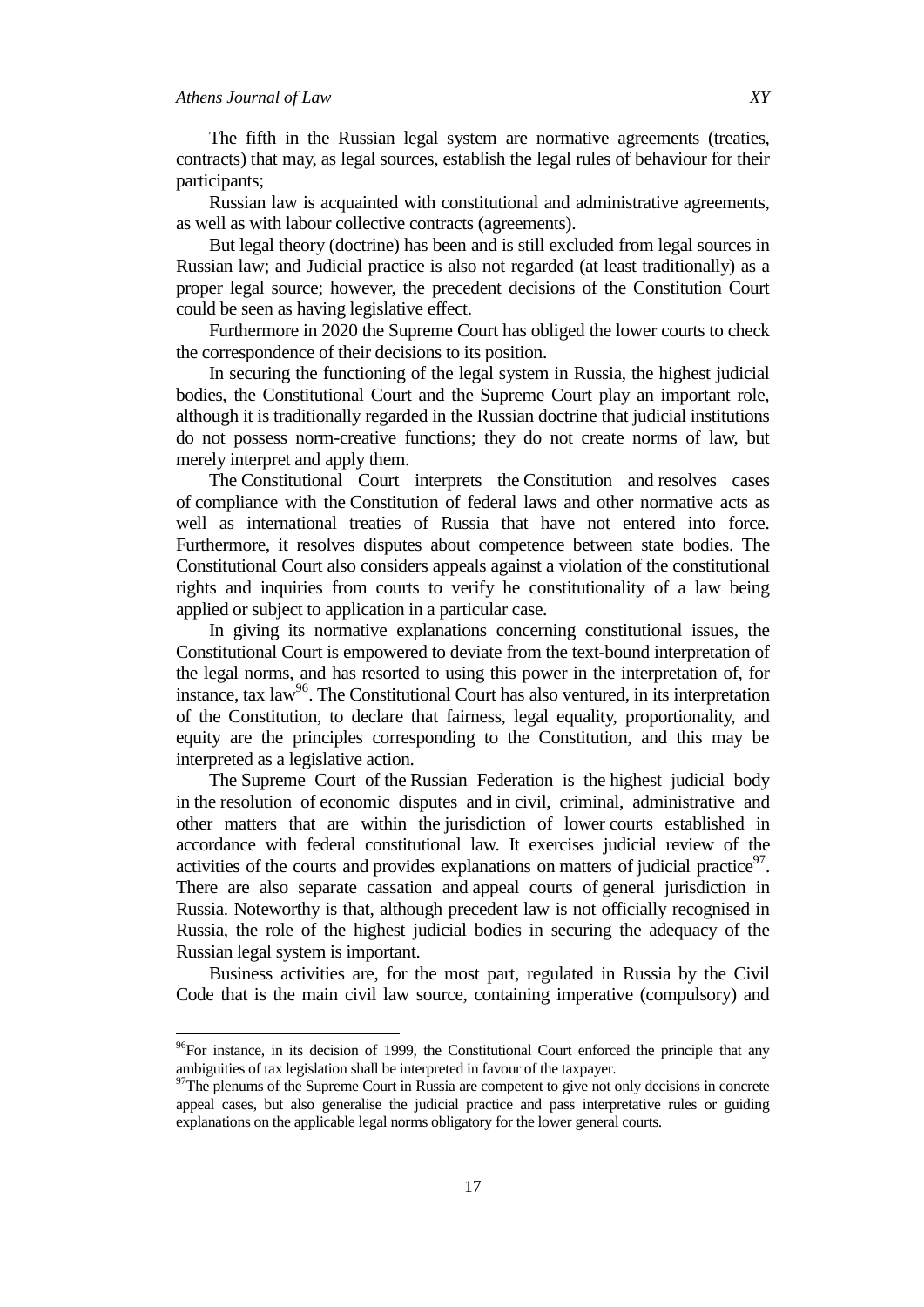1

dispositive legal rules. In respect of contracts, legal sources may be generally hierarchised, in accordance with the Civil Code, as follows:

- the first are imperative norms of the law and
- the second are the terms of the contract agreed upon by the contracting parties.
- The third in contract regulation are dispositive norms which shall be applied in default of the contractual terms, and,
- the fourth are customs (business customs) that are applicable in default of both contractual terms and dispositive norms.<sup>98</sup>

Thus, dispositive norm has priority over business custom in Russia<sup>99</sup>.

### **Peculiarities of Russian legal discourse**

Specific for Russia is particularly how the law is generally understood. The basic idea of Russian (post-Soviet) law is that it (law, legal reality, legal substance exists as

- a) legal consciousness, idea, concept of law (that are the subject of the natural law theory and the psychological theory of law),
- b) legal norms (that are the subject of the positivistic and normativistic theories), and
- c) social relations (that is subjected to theories of sociology of law).

The sociology of law approach, related to the social engineering, seems however, not to be generally distinguished from the jurisprudence (law in proper sense), and the term of legal order is usually associated with the society effectively governed by the rule of law.

Furthermore, the legisprudence is not properly distinguished from the jurisprudence and legal science. It reflects the scientist approach to the function of law in Russia, which is ordinarily realised in linear thinking, favouring single causal explanations.

In accordance with the general notions of law, Russian (civil) law regulating

<sup>&</sup>lt;sup>98</sup>In the event a commercial custom or dispositive norm is included in the terms of the contract, it is regarded as a condition of this.

 $\frac{99}{2}$ There is an exception to the general rule prioritizing a dispositive norm in relation to commercial custom. It is contained in the rules of the Civil Code concerning the performance of obligations (Art. 311 and 312) there is an exception to the general rule prioritizing a dispositive norm in relation to commercial custom: commercial custom takes priority in those rules. The Russian contract law rules contain also the exclusion to the general rules on the hierarchy of contract conditions concerning imperative norms. In accordance with the Article 422.2 of the Civil Code, the terms of contract could take priority over the imperative norms, if these are enacted after the conclusion of the contract. And it is only the law (not any other normative act) which may include a provision which supersedes the term of contract.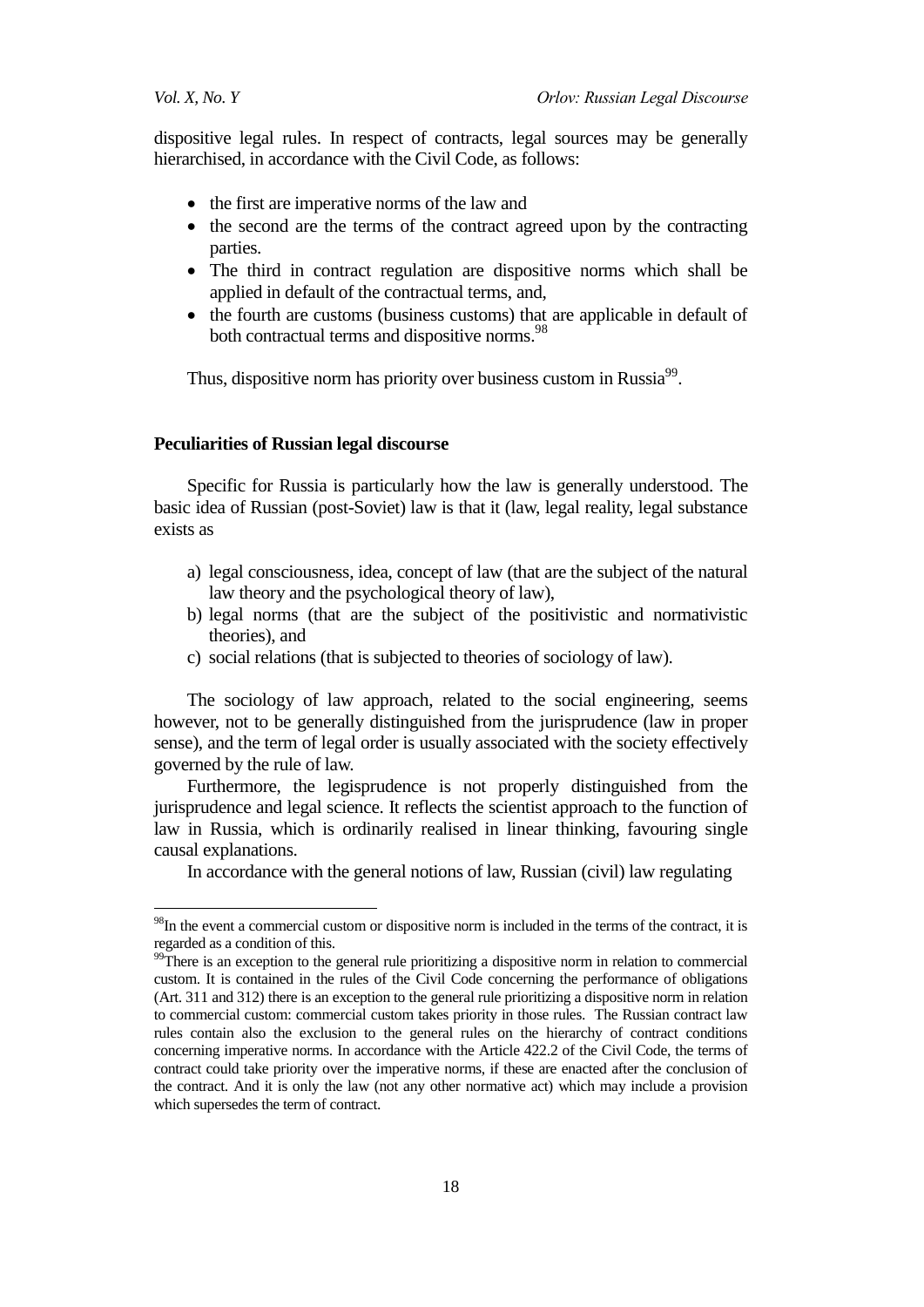business activities has, following the traditional continental (in particular, German pandect) law system, the conceptual legislative basis where the law represents the axiomatic system of the norms that

- exists without gaps or gives answers to all questions;
- is unambiguous or does not contain a proposition and its negation at the same time; and
- gives the only right answer or does not contain alternatives to the provided prescriptions, prohibitions and powers.

Russian law is extensively codified, and written law, in which form not only proper legal rules but also abstract general concepts and general principles are shaped, holds a very strong position. Thus, concepts and general rules dominate at the expense of concrete rules in Russian law. Thus, Russian business law operates basically by legislatively fixed terms and concepts, wherefor prescriptiveness and strict dogmatism are its characteristics.

Specific for the Russian legal discourse is also that law is associated traditionally in Russian culture with *pravda* (often meaning positive law codification) that is also identified with right and justice implying equity and even truth (*veritas*). The absence of strict differentiation of these concepts, adopted in the Russian Orthodoxy, is still characteristic for Russian legal culture in general.

Characteristic for Russian legal discourse are also the following features:

- scientist believe in the power of the constantly modernising law, where
- legal science is regarded as the system of constantly growing and accumulating knowledge<sup>100</sup>.

Specific to Russian law is also

 $\overline{a}$ 

- reduction of law to statutes and
- identifying law with the state as well as
- ignorance of soft law and alternative means for settling disputes, and that
- the idea of 'the only one proper solution' still dominates the Russian legal thought.

Classical legal thinking is still dominating in Russian law, where the law is held to be a closed system and judicial decisions are deductively (syllogistically) constructed. And it means, general rules are applied to the concrete case following the idea of only one proper solution.

Characteristic for Russian law is still also a strong belief in the omnipotence of the legisprudential, law-based solutions, which is reflected in the dominance of

<sup>&</sup>lt;sup>100</sup>Seeking for verity and discovery of the universal laws of the society and law is still a significant challenge for the Russian legal science. Top of the Russian legal science is occupied by the verity holders, and many legal scholars are eager to participate into the scientific construction of the future, at now for instance, dealing with the problems of artificial intelligence and digitalisation is actual.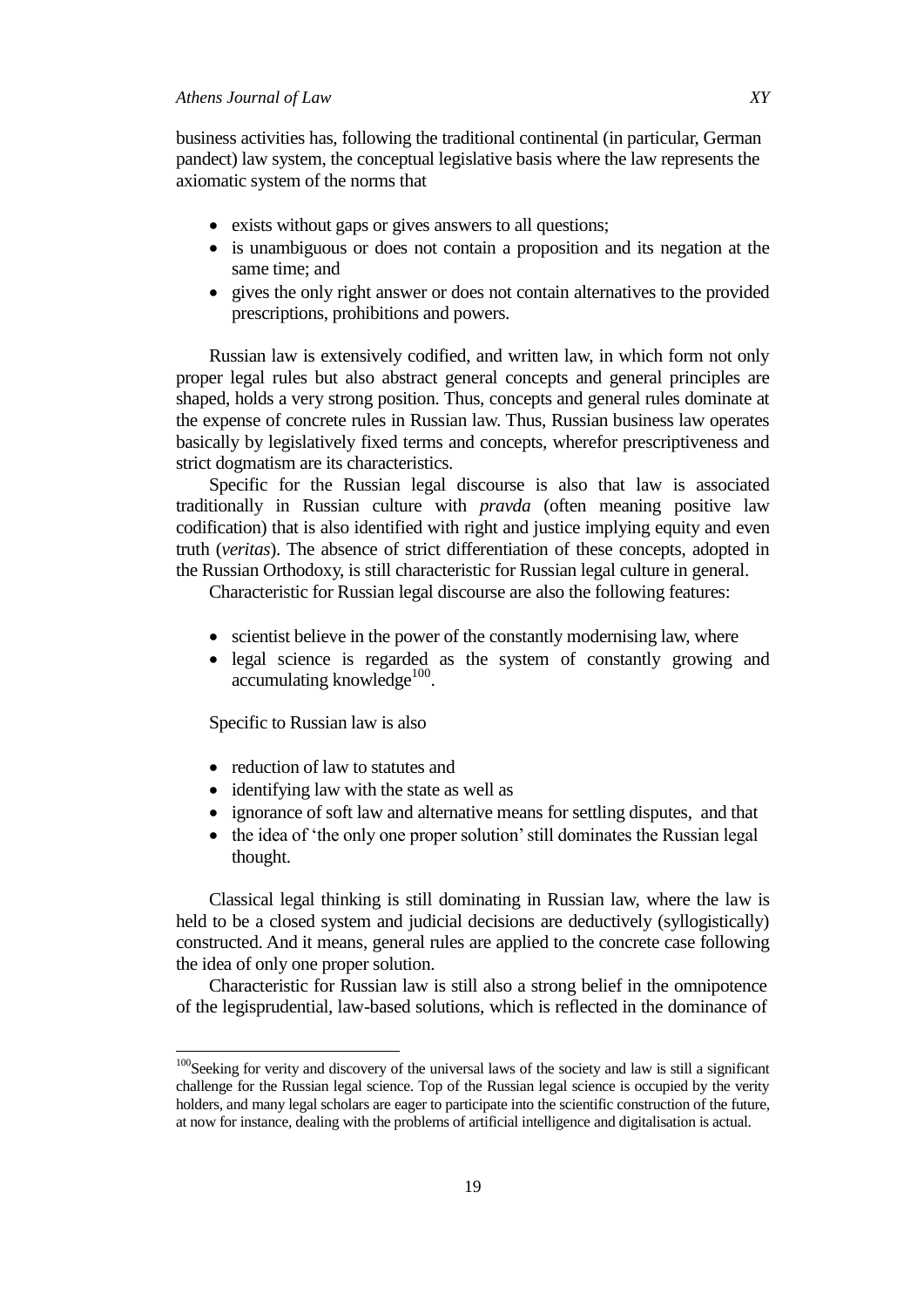statute law. Together with the overemphasised role of the state, the legalpositivistic approach, where statute law (in the form of written legal source) is identified with law, has been dominant in Russian law during its modern and contemporary history. The question is if Russian law ought to be based on practical reasonability, instead of conceptual consistency, obviously oriented to the algorithmizing of the legal regulation of entrepreneurial activity.<sup>101</sup>

#### **Conclusion**

 $\overline{a}$ 

Russian law has not traditionally properly recognised trade customs as a legal source ignoring the fact that the origin of the western business law is in the commercial law, or, the law merchant, that had grown out of the customs and usages of merchants, existed before the emergence of law itself, and this law has reserved its self-regulatory and dispositive nature even in the process of formalizing the law into the legislation, characteristic for the continental law, that introduced public regulation in respect of commercial activities. Due to it, the Russian legal discourse is quite different to what is generally represented as the Western legal discourse.

Furthermore, although Russian business law has been developed under the influence of Western law, the idea of the legislatively established legal surveillance of business activities, where written law is regarded as a progressive means of regulation, plays still an important role, and for instance, the breach of the law requirements is a *sine qua non* condition for civil liability (for damages) in Russia.

The history of Russia could be regarded as partly the history of its ideocracy. It started with the guarding of orthodox Christianity, continued with pretences of being a "Third Rome" and ended with promises of the scientifically proven communist future. At present, Russia enjoys with the patriotism, but otherwise is further strengthening its pluralistic governance.

Obviously, Russian legal system will continue its development based on its legislative basis, however, with growing significance of the decisions of the Constitutional Court and Supreme Court. As to the fate of the legal doctrine, it ought to continue serving teaching and explanatory work and participating in the legislative work. It is obvious that Russian legal science is to abandon the Byzantine ideocratic tradition in order to concentrate on the instrumental functioning of the law, that is to serve the basic needs of the social and in particular economic development and means active role of the state in facing great challenges. It does not mean that the cultural and moral values inherited from Byzantine that still identifies the Russian culture are to be thrown away.

And finally, regardless the doctrinal inadequacy, Russian law manages to correspond to the needs of business activities owing to the active role of the judicial bodies in securing the adequacy of the Russian legal system. However, in respect of business activities, it also needs favouring the application of customs as well as soft law and alternative means for settling legal collisions.

<sup>101</sup>For more on the essentials of Russian law, *see* Orlov (2011): 1–5 and Orlov (2015) at 1 and the material cited therein.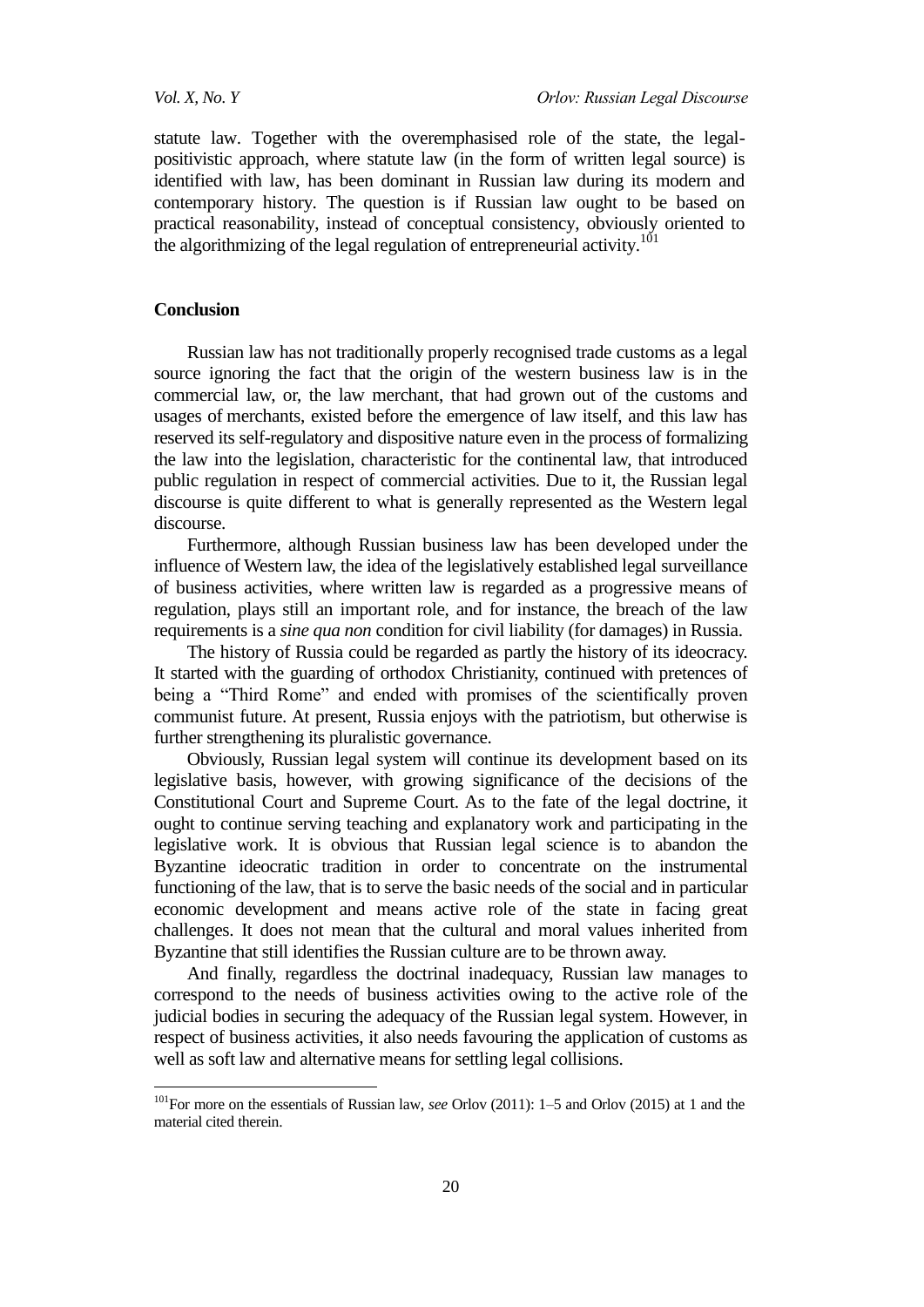### **References**

- Antonov, M. (2020). [‗The Varieties of Symphonia and the State–Church Relations in](https://www.researchgate.net/publication/348819891_The_Varieties_of_Symphonia_and_the_State-Church_Relations_in_Russia)  [Russia'](https://www.researchgate.net/publication/348819891_The_Varieties_of_Symphonia_and_the_State-Church_Relations_in_Russia) in *Oxford Journal of Law and Religion* 9(3):552–570.
- Avenarius, M. (2014). *Fremde Traditionen des römischen Rechts. Einfluß, Wahrnehmung und Argument des »rimskoe pravo" im russischen Zarenreich des 19. Jahrhunderts*. Göttingen: Wallstein.
- Bohanov A. (2002). *Самодержавие: Идея царской власти* [*Autocracy Idea of czar's power.* Moscow.
- Bohanov, A. (2004). 'Самодержавие русская форма монархического авторитаризма [Autocracy–Russian form of monarchist autoritarianism]' in *Московский журнал* [*Moscow Journal*] 3:38–42.
- Butler, W.E. (2009). *Russian Law*. Oxford University Press.
- van Caenegem, R.C. (1992). *An historical introduction to private law*. Cambridge University Press.
- Chestnov, I.L. (2004). *Методология и методика юридического исследования* [*Methodology and Methodics of Legal Research*]. St Petersburg.
- Chulev, B. (2015). 'Glagolitic. Glagoling (speaking) the Glagolic, its origins, chronology, preserved written monuments, etc.[' https://www.academia.edu/17371522](https://www.academia.edu/17371522)
- Dorskaya, A.A. (2016). 'Эволюция российской модели государственности в ракурсе государственно-церковных отношений: традиционная и инновационная составляющие [Evolution of the Russian Model of Statehood in a Foreshortening of State and Church Relations: Traditional and Innovative Components]'. *Экономика, педагогика и право* [*Economics, pedagogy and law*]. 2: 1.
- Egidi, R. (2009). ‗Von Wright's Philosophical Humanism' in *European Journal of Pragmatism and American Philosophy* [Online], I-1/2 | 2009. http://journals.Openedi tion.org/ejpap/973. https://doi.org/10.4000/ejpap.973
- Fogelson, Y. (2015). ‗Возможность верховенства права в современной России [Possibility of rule of law in modern Russia]' in *Хозяйство и право* [*Economics and Law*] 12:28–52.
- Giaro, T. (2015). ‗Russia and Roman Law' in *[Rechtsgeschichte -](https://www.researchgate.net/journal/Rechtsgeschichte-Legal-History-1619-4993) Legal History* 23:309– 319.
- Hartmann, W. & Pennington, K. (eds) (2012). *The History of Byzantine and Eastern Canon Law to 1500*. Catholic University of America Press.
- Heuman, S.E. (1991).'Взгляд на правовую культуру предреволюционной России [Look at legal culture of pre-revolutionary Russia]'. *[Советское государство и](https://unis.shpl.ru/Pages/Search/BookInfo.aspx?Id=1324848)  [право](https://unis.shpl.ru/Pages/Search/BookInfo.aspx?Id=1324848)* [*Soviet State and Law*]. 1:121–127.
- Horujy, S.S. (2011). 'Russian Spiritual Tradition: Union of Conciliarity and Ascesis' in Horujy, S.S. *Orthodox Spiritual Tradition and Russian World*. Brotherhood of SS Peter & Paul, Hong Kong: 7–24.
- Ivanov, S.A. (2003)**.** *Византийское миссионерство* [*Byzantine missionary*]. Moscow.
- Kaufhold, H. (2012). ‗Sources of Canon Law in the Eastern Churches' in *Hartmann, Pennington*: 215–342.
- Klyuchevsky, V.O. (2000). Православие в России [*Orthodoxy in Russia*]. Moscow.
- Kourany, J.A. (1998). *Scientific Knowledge: Basic Issues in the Philosophy of Science*. Wadsworth.
- Loskutov, V.G. & U.G. Tribunskaya (2015). 'Концепция державности как инструмент анализа современного кризиса социально-экономической системы России [Great power statehood conception as a tool of analysis of modern crisis of socioeconomic system of Russia]'. *Развитие политико-экономической мысли в современной России* [*Development of political and economic mind in modern*